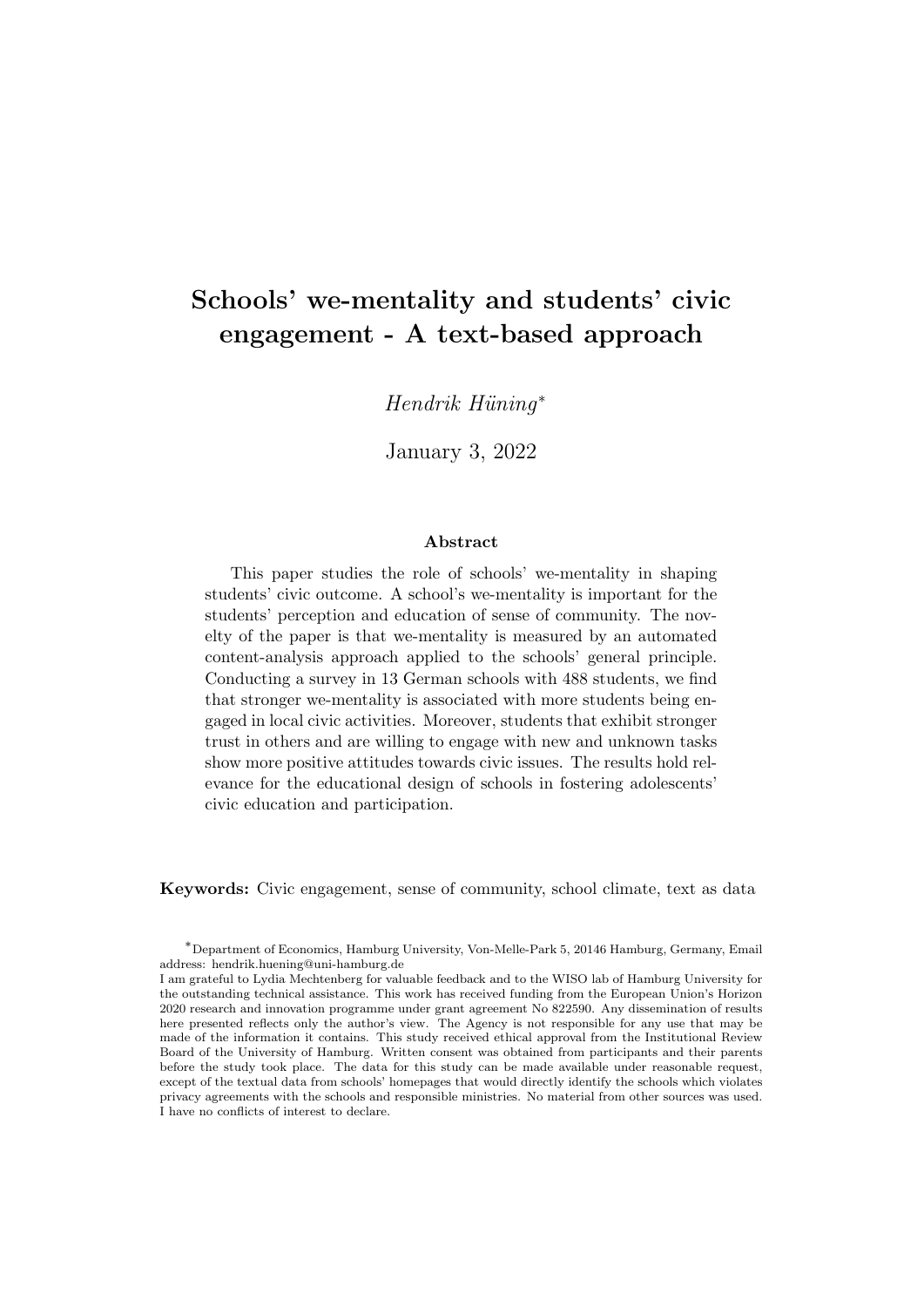## 1 Introduction

Civic participation is a cornerstone in democratic societies. The interest, attitudes and engagement of individuals towards civic issues fundamentally shape the functioning of our democratic systems. Thus, it is not surprising that scholars from various disciplines are interested in the contextual factors and conditions that shape attitudes and engagements towards civic issues.

Schools are considered to play an important role as institutions educating young people democratic principles and to serve as niches for the development of civic engagement [\(Guillaume et al. 2015\)](#page-16-0). Understanding the influence of different actors, activities and interactions that shape political participation and engagement of the youth is crucial for developing standards of civic education [\(Dudley and Gitelson 2002\)](#page-16-1).

This paper studies the effect of individual- and school-level characteristics on civic attitudes and engagement of 488 students from 13 German schools. Students' civic attitudes and engagement are measured through eight survey questions covering their attitudes towards their own role in society, their engagement at and outside of school with regard to honorary offices and their local and online engagement with regard to political or societal issues. School-level we-mentality is captured performing a dictionary-based content analysis on the schools' general principles (German: Leitbild) that are published on the schools' corresponding homepages. This approach contributes to the growing economic and political science literature using "text as data" [\(Gentzkow et al. 2019\)](#page-16-2).

The main finding of the paper is that schools that express higher wementality exhibit more students that engage in civic activities within and outside of school. This result is robust to the choice of the model, i.e. standard OLS regressions or a multi-level approach that takes into account the nested structure of students within schools.<sup>[1](#page-1-0)</sup> Moreover, students' individual trust in others exhibits a sizable effect on their attitudes towards civic issues.

The paper contributes to the literature on the role of individual characteristics and schools' contextual factors on students' civic behavior. With regard to individual characteristics [Castillo et al.](#page-16-3) [\(2015\)](#page-16-3) show that children from families with lower socioeconomic status exhibit less political participation. Not only students' background affect later engagement but also interaction with peers. [Luengo Kanacri et al.](#page-17-0) [\(2017\)](#page-17-0) demonstrate that students' pro-social behavior towards close peers constitute foundations for later civic engagement. Moreover, civic engagement has been shown to be more

<span id="page-1-0"></span><sup>1</sup>[Barrett and Brunton-Smith](#page-16-4) [\(2014\)](#page-16-4) argue that in order to understand the various factors (on different levels) influencing civic engagement, a multi-level approach is needed.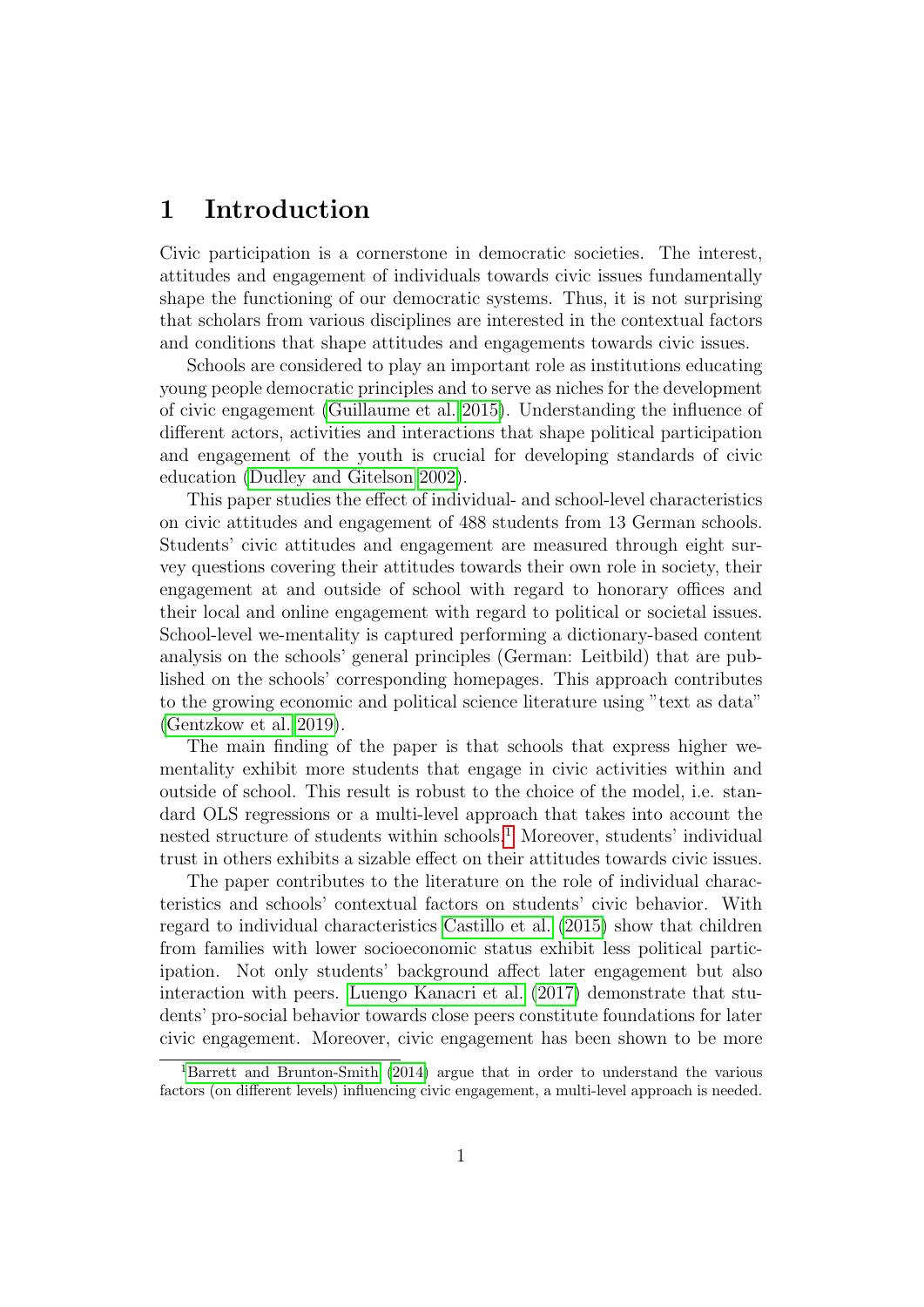pronounced for students with stronger sense of belonging to the school and its community [\(Encina and Berger 2021\)](#page-16-5).

With regard to contextual factors, recent studies find a positive effect of a school's social climate on students' civic behavior. [Castillo et al.](#page-16-3) [\(2015\)](#page-16-3) investigate the role of civic knowledge and classroom climate on political participation and find a positive influence. [Jagers et al.](#page-17-1) [\(2017\)](#page-17-1) also study the role of classroom climate on civic engagement of Black and Latino middle school students. They find that equitable school climate predict higher civic attitudes one year later. Moreover, research suggests that a school's climate cannot only directly affect students' civic outcomes but also as a moderating factor. In an empirical study with students from middle schools, [Guillaume](#page-16-0) [et al.](#page-16-0) [\(2015\)](#page-16-0) find that individual positive perceptions of a school's climate are positively related to school connectedness that in turn affects civic engagement. [Schulz et al.](#page-18-0) [\(2017\)](#page-18-0) find a positive association between classroom climate, which they measure as students' perception of the openness of classroom discussions about political and societal issues, and students' interest in political and societal issues. More recently, [Encina and Berger](#page-16-5) [\(2021\)](#page-16-5) find that a school's social climate can effectively moderate students' sense of belonging and valuing of the school that in turn fosters their civic behavior. Understanding these interactions between a school's climate, individual characteristics and their civic engagement is of major interested to develop measures of civic education.

As this previous research suggests, a school's social climate is not clearly defined and empirical studies came up with conceptual approaches that focus on different components and processes [\(Encina and Berger 2021\)](#page-16-5). For instance, while [Guillaume et al.](#page-16-0) [\(2015\)](#page-16-0) and [Quin](#page-18-1) [\(2017\)](#page-18-1) use students' individual perceptions of teacher-student or student-student relationships, [Jagers](#page-17-1) [et al.](#page-17-1) [\(2017\)](#page-17-1) use students' perceptions of equitable treatment of racial, socioeconomic, and gender groups. In contrast, [Encina and Berger](#page-16-5) [\(2021\)](#page-16-5) measure school climate on the teacher- and school-staff level by asking about the schools' disciplinary structure and student support. Their measure rests on authoritative school climate theory.

In contrast to previous studies, this study develops a novel approach in measuring a school's social climate. I apply automated content analysis, i.e. a dictionary approach that detects we-mentality in natural language text, to the schools' general principle (German: Leitbild) that is published on the schools' homepages. A general principle is a school's self-description that summarizes the pedagogical goals, teaching convictions and focuses. Wementality that is expressed in the general principle captures part of a school's "implemented curriculum" [\(Akker 2004](#page-16-6) and [Bron and Thijs 2011\)](#page-16-7). The curriculum perspective of education distinguishes (a) the intended curriculum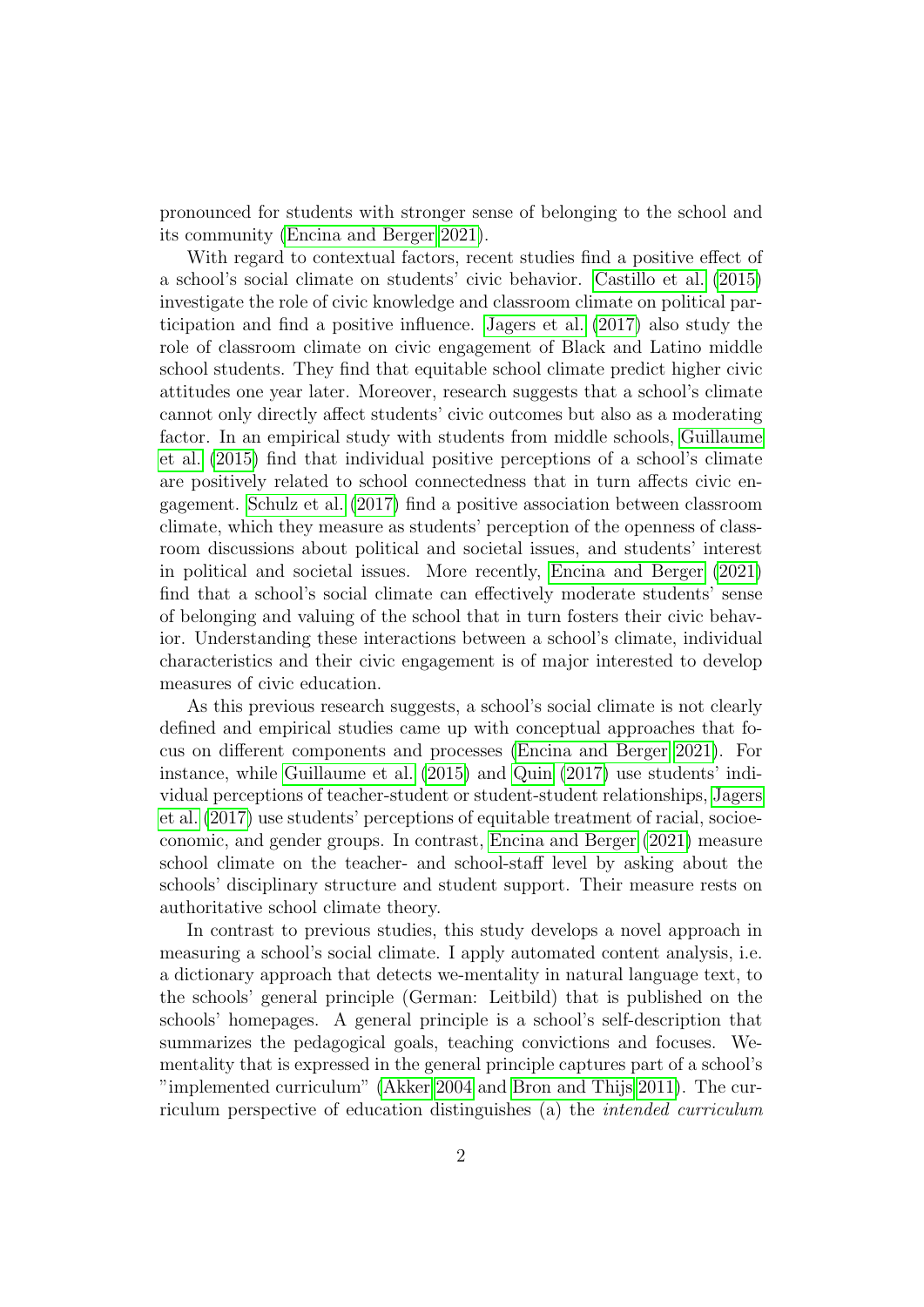that is predetermined by education authorities (b) the implemented curriculum, that is actually teached at schools and (c) the attained curriculum that is actually achieved by students. Thus, the study investigates how the implemented curriculum, i.e. how important a school deems we-mentality in their educational approach, relates to the attained curriculum, i.e. students' civic attitudes and engagement.

Finally, from a theoretical perspective, this work relates to the psychological concept of sense of community (SOC). While [McMillan and Chavis](#page-17-2) [\(1986\)](#page-17-2) formulate a four-dimensional framework with membership, influence, needs fulfillment, and shared emotional connection as the driving forces of sense of community, [Nowell and Boyd](#page-17-3) [\(2010,](#page-17-3) [2014\)](#page-17-4) introduce human needs theory to the concept of SOC and distinguish community as a resource and responsibility.[2](#page-3-0)

The SOC concept has been investigated in many communities such as workplace [\(Brodsky and Marx 2001\)](#page-16-8), religious communities [\(Miers and Fisher](#page-17-5) [2002\)](#page-17-5) and student communities [\(Pretty 1990\)](#page-17-6). The school as a community is special in this context because sense of community cannot only be experienced in schools but the schools' educational approach might explicitly teach the value of community as a resource and responsibility through their activities and value of togetherness. As [Nowell and Boyd](#page-17-4) [\(2014\)](#page-17-4) point out: "there is still much left under-theorized and untested about the experience of community and the mechanisms through which these perceptions and experiences translate into action" (p. 239). This paper highlights the channel of we-mentality (togetherness) through which sense of community at schools can be experienced and educated. We-mentality fulfills students' needs of sense of belonging. When the community meets students' needs, they will more likely be engaged in civic issues [\(Nowell and Boyd 2010\)](#page-17-3).

The remainder of the paper is structured as follows: Section 2 introduces the survey design and procedures. Section 3 presents the data. The empirical results are summarized and discussed in Section 4. Section 5 concludes.

### 2 Survey Design

For the survey, students from secondary schools in Berlin and Hamburg were recruited.[3](#page-3-1) Students were from 11th or 12th grade and needed to be at least fifteen years old to participate in the study. Overall, 214 schools were con-

<span id="page-3-0"></span><sup>2</sup>Conceptually related constructs are sense of responsible togetherness [\(Procentese et al.](#page-18-2) [2019\)](#page-18-2) and sense of community responsibility [\(Prati et al. 2020\)](#page-17-7).

<span id="page-3-1"></span><sup>&</sup>lt;sup>3</sup>The survey was part of a larger research project at schools that also involved an experiment, see [Biermann et al.](#page-16-9) [\(2021\)](#page-16-9).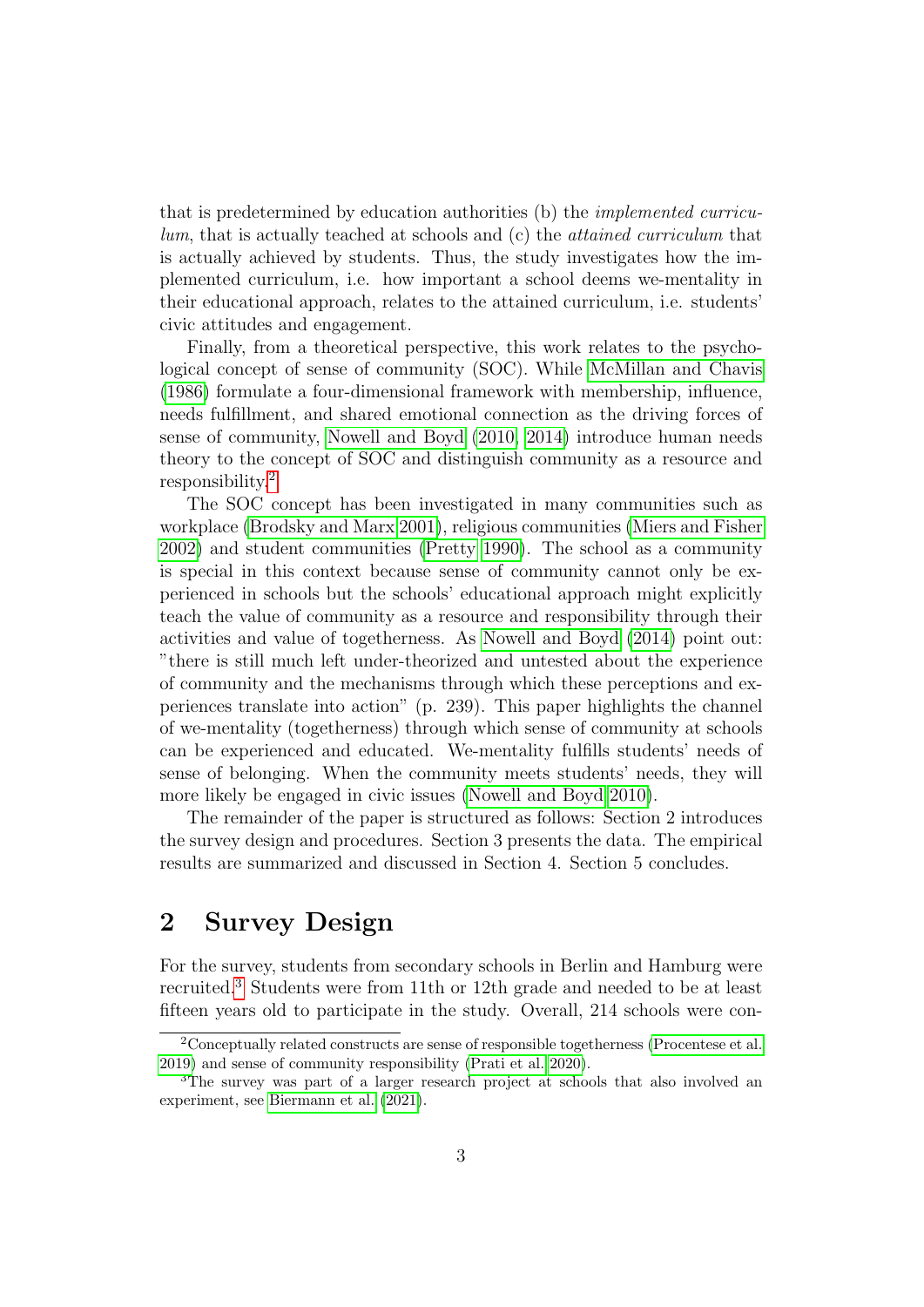tacted by phone and afterwards informed about the survey and its procedures in written form by E-mail. Sixteen schools agreed to participate. The survey was conducted between December 2019 and March 2020 in thirteen of these schools. Four of those are located in Berlin and nine are located in Hamburg. Unfortunately, in March 2020, the fieldwork had to be stopped because of the COVID-19 pandemic and school closings. For this reason, the survey could not be conducted in the remaining three schools.

The survey was conducted in schools during the students' regular lessons. The survey was entirely computer-based, i.e. students separately used a computer or laptop to participate in the survey. The computer infrastructure was either provided by the schools themselves or tablets were provided by the researchers via the mobile laboratory of the WISO-lab at Hamburg University. The program for the survey was designed using the software o-tree [\(Chen](#page-16-10) [et al. 2016\)](#page-16-10). Parents and students were informed about the procedures of the study two weeks in advance and written consent was obtained from both, parents and students. The survey was not incentivised.

### 3 Data

#### 3.1 Student-level data

Overall, 501 students in 19 sessions participated in the survey. Due to technical malfunction, data from 13 students had to be dismissed, leaving 488 observations for the analysis. [Table 1](#page-5-0) present some descriptive characteristics of the sample. Students are between 15 and 21 years old, averaging 17 years. Overall, 56% of students are female and one student is diverse. From all participating students, 27% went to schools in Berlin. Almost all students are born in Germany (96%).

Moreover, eight survey items were developed that capture students' civic attitudes and engagement. Following the reasoning in [Kahne and Sporte](#page-17-8) [\(2008\)](#page-17-8), these items reflect community-based forms of civic attitudes and engagement rather than more formal forms of political activities such as working on campaigns, engagement within parties or voting. Young students less likely engage in formal political action making a broader perspective of civic engagement necessary. The items reflect their general attitudes towards society and their engagement with a local and online community with regard to societal issues. The items are summarized as follows (See [Table A1](#page-19-0) for the exact reading of the items):

a) the importance of giving something back in society (Variable name: soc\_return)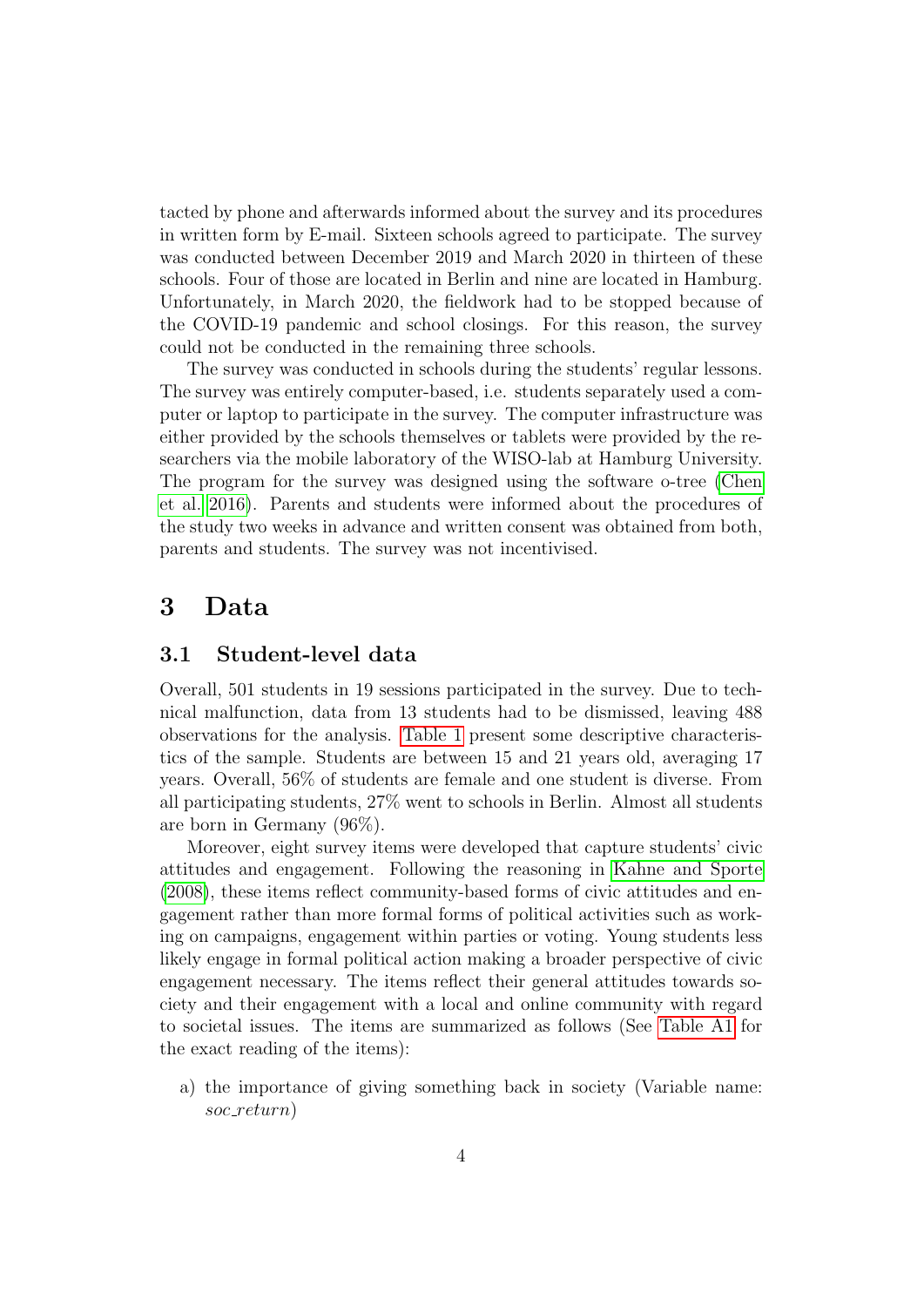<span id="page-5-0"></span>

| Variable               | Mean  | St. Dev. | Min      | Max  |
|------------------------|-------|----------|----------|------|
| Age                    | 17    | 0.91     | 15       | 21   |
| Share female           | 0.56  | 0.50     | 0        | 1    |
| Share school in Berlin | 0.27  | 0.44     | 0        | 1    |
| Share born in Germany  | 0.96  | 0.20     | 0        | 1    |
| Pocket money (in Euro) | 24.89 | 39.36    | 0        | 450  |
| School size            | 805   | 239      | 159      | 1075 |
| Share private school   | 0.31  | 0.46     | 0        | 1    |
| Share catholic school  | 0.23  | 0.42     | $\Omega$ | 1    |
| Share music school     | 0.19  | 0.39     | $\Omega$ | 1    |
| Share bilingual school | 0.25  | 0.43     | 0        | 1    |
| Share natural science  | 0.17  | 0.37     |          | 1    |

Table 1: Summary statistics

Notes: The number of observations is 488.

- b) the importance of being informed about what is happening in the society (Variable name: *informed\_soc*)
- c) the students' own role in making a change in society (Variable name: change\_soc)
- d) being a member in a club or association (Variable name:  $mem\_club$ )
- e) having taken a school office such as elected representative of the pupils (Variable name:  $\mathit{school\_off}$ )
- f) having taken honorary post outside of school matters (Variable name:  $hon\_out\_school)$
- g) writing letters to magazines/newspapers or writing a comment online on an (news)page with regard to societal or political topics (Variable name: *write\_let*)
- h) having online discussions with others on social media regarding political or societal issues (Variable name: onl media)

These eight items reflect a student's individual attitudes and engagement with regard to civic issues. The last two items, i.e. write let and only media, account for "distance" and online participation in political and civic discourse and engagement. In modern societies and the age of the Internet, political participation more often means taking part in online discussions or organize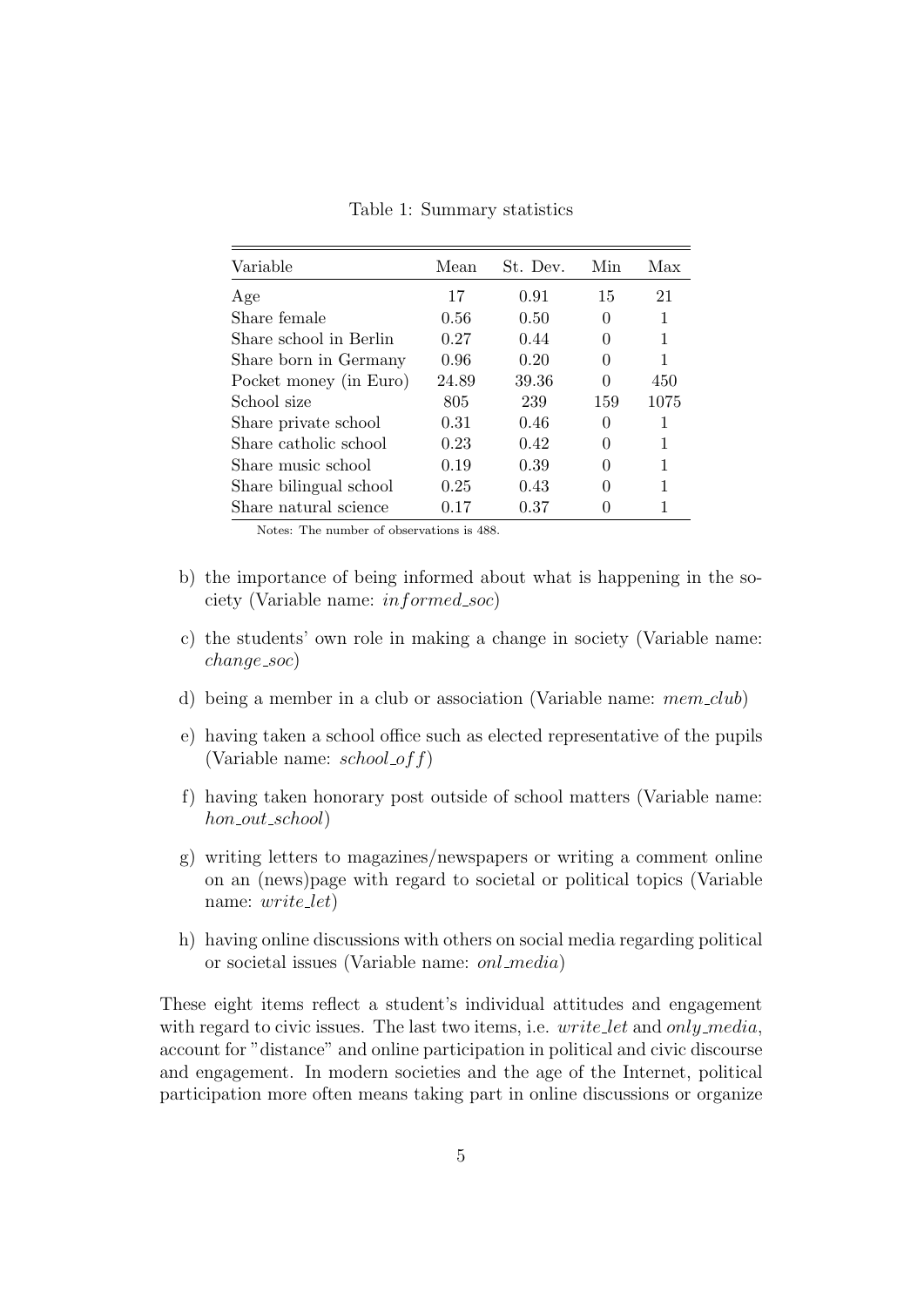political protest online.[4](#page-6-0) As [Nelson et al.](#page-17-9) [\(2017\)](#page-17-9) shows for the U.S., digital civic engagement nowadays often substitutes more conventional, e.g. local, civic engagement.

In order to reduce the dimensionality of these individual measures, principal component analysis (PCA) is used to reduce the eight measures to a lower number of factors, i.e. components, that capture most of the variance of the original items. First, I investigate if the eight measures are suitable for a PCA. The Kaiser-Meyer-Olkin (KMO) criterion for these eight measures takes the value 0.67 indicating substantial correlations between the measures to justify the use of PCA. Second, investigating the scree plot (see [Figure B1\)](#page-21-0) indicates that three components are sufficient to represent the eight measures, i.e. three eigenvalues are above one.

Results of a PCA with three components is depicted in [Table B1.](#page-21-1) The variables *informed\_soc*, *change\_soc* and *soc\_return* display strong loadings on component one. The variables mem\_club, hon\_out\_school and school of f have strong loadings on component two and finally, the variables *write let* and *onl\_media* have strong loadings on component three. Thus, component one generally reflects students' attitudes towards civic issues. In the following, component one is called *attitudes*. Component two seems to reflect students' engagement in and outside of schools, i.e. in their local environment and is denoted as *eng<sub>-local*. Finally, component three reflects students'</sub> engagement with newspapers and online comments. Component three is denoted as *eng\_onl*. Subsequently, these three components are used to investigate the effect of school characteristics on civic attitudes and engagement.

In order to explain students civic attitudes and engagement, the following student-individual attitudes and characteristics were collected through the survey (compare Table  $A2$ ). A student's perception of the social status of the parents (social ladder parents), individual attitudes towards refugees (refugee attitudes), their willingness to spend some time abroad after school  $(prob\_abroad)$ , willingness to donate to a charity  $(donation)$ , trust in others (trust others), willingness to engage with tasks that might not be solvable  $(solvable\_tasks)$ , and finally attitudes towards party-democracy and the European Union (partydemo\_attitudes, eu\_attitutes) as well as students' willingness to further engage with issues related to party-democracy and the European Union (partydemo\_willingess and eu\_willingness). Finally age is numeric and controls for students' age and *female* is a dummy variable that is equal to one for female students and zero otherwise.

<span id="page-6-0"></span><sup>&</sup>lt;sup>4</sup>A good example is the international climate movement Fridays for Future.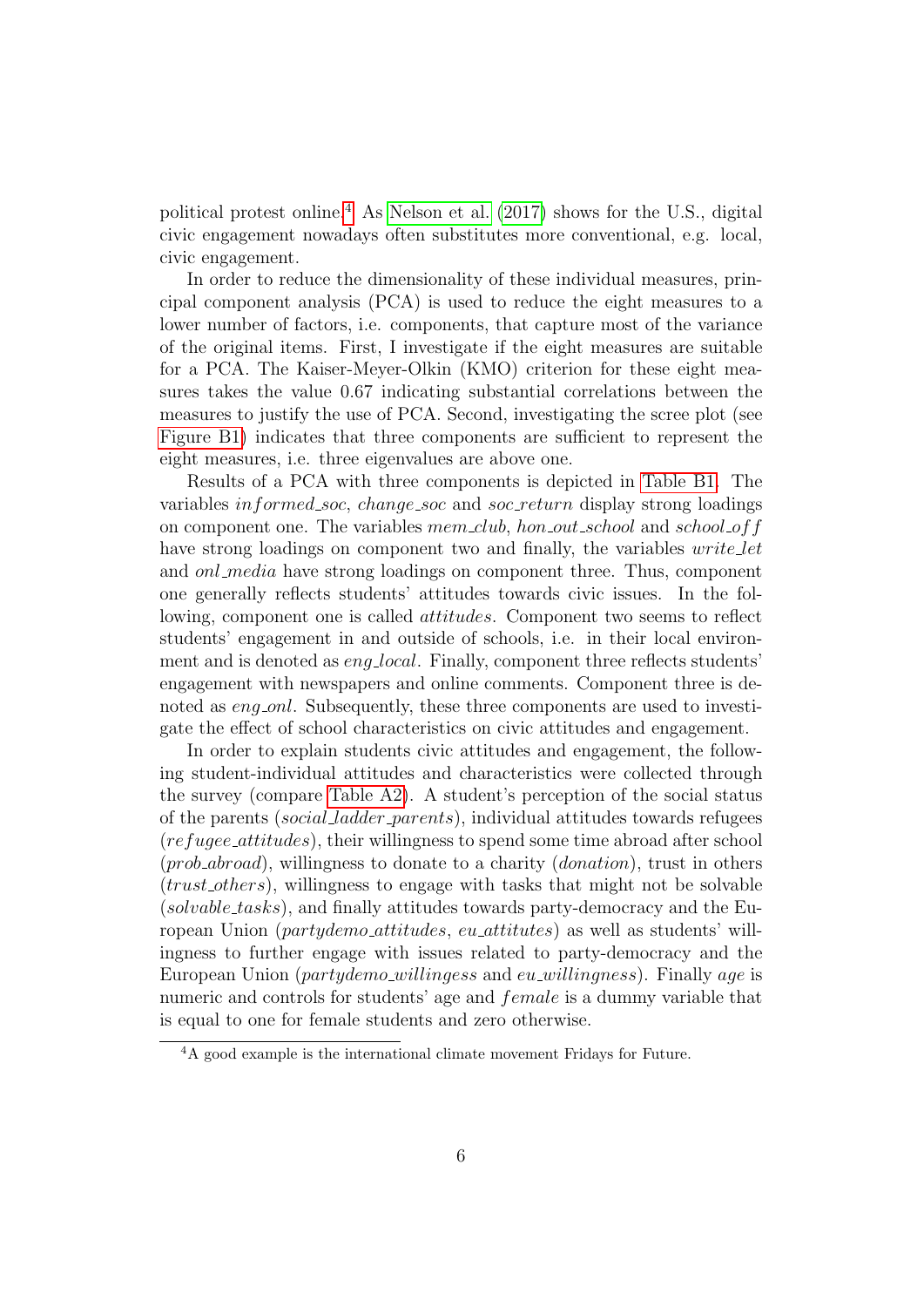#### 3.2 School-level data

With regard to school characteristics, the following publicly available data are collected and used to construct the following variables. First, the variable private is equal to one if a school is funded by a private institution and zero otherwise. Second, the variable catholic is equal to one for schools that have catholic principles and zero otherwise.<sup>[5](#page-7-0)</sup> Third, *music* is equal to one for schools that have a strong focus on music, i.e. students dedicate a substantial time at school learning an instrument, and zero otherwise. Fourth, naturalscience is equal to one for schools that have a focus on natural sciences, i.e. the school promotes a strong education in mathematics, physics, chemistry and biology, and zero otherwise. Fifth, bilingual is equal to one for schools that offer bilingual education, i.e. some of the classes the students have to attend are teached in English or another European language, and zero otherwise. Sixth, the variable *size* controls for the size of the schools, i.e. number of students.

[Table 1](#page-5-0) summarizes these characteristics. On average, a school in our sample has 805 students. With regard to the organisational structure and funding, 31% of students attend a private school, 23% attend a catholic school. Moreover, 19% attend a school with strong focus on music, 17% with a focus on natural science and 25% a school that teaches some classes in a foreign language (bilingual schools).

Beside these indicator and quantitative variables, a qualitative measure from schools' general principles (German: Leitbild) is extracted. The general principle is publicly available on each school's website. It states a school's educational goals, general teaching ideas and convictions, ethos and focus of teaching, if applicable. From these textual data, I extract the we-mentality with a dictionary approach.<sup>[6](#page-7-1)</sup> Thus, all words in a given general principle are counted that are associated with togetherness such as the words "collaboration", "helpfulness" or "jointly". The hypothesis that I want to test is: The more a school's climate is governed by we-mentality, the more positive students' attitudes are towards civic issues and the more students are civically engaged.

The variable we-mentality is defined as the share of words in school i's general principle that are associated with a "we-together-culture", i.e. the

<span id="page-7-0"></span><sup>5</sup>This usually also means that the school is (at least partly) funded by the catholic church.

<span id="page-7-1"></span> $6$ As an alternative, one could have thought of using the textual content from the entire school's website. Beside the general principle, however, the websites are very different in structure and focus. This would potentially add noise to the measure that is calculated with the general principles.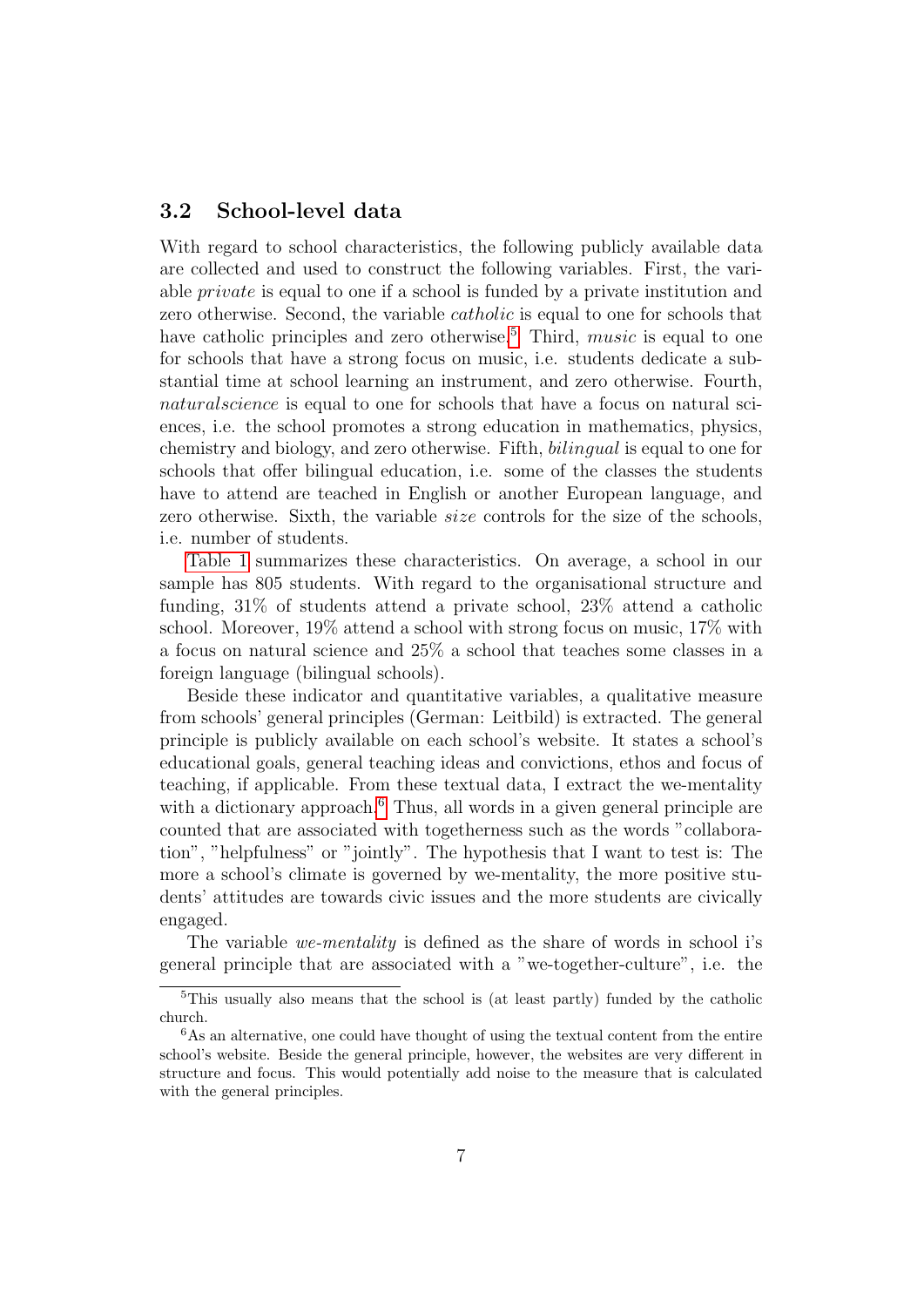number of togetherness words divided by the total number of words in that same general principle (See the full word list of we-mentality in [Table C1\)](#page-22-0). More formally,

$$
We -mentality_i = 100 * \frac{WeWords_i}{TotalWords_i}.
$$
\n<sup>(1)</sup>

Thus, we-mentality is the percentage of words that can be attributed to "togetherness". Needless to say that using this measure assumes that a school's ethos and community principles that are put into practice by school officials and teachers are (at least partly) expressed in its general principle. As a robustnuss check, we also employ a shorter version of this dictionary that only contains the words "we", "us" and "our" ("wir", "uns", "unser", "unsere", "unserem", "unseren"). This shorter version resembles the German version of the "We-category" of the LIWC dictionary [\(Meier et al. 2018\)](#page-17-10). Compared to other measures of a school's climate that were proposed in the literature, e.g. asking teachers about the classroom climate, this measure is less prone to social desirability bias. Although a school's general principle might also be prone to social desirability, it is less obvious how this relates to the use of "we-words" in it.

[Table 2](#page-9-0) provides an overview over the number of we-words and total words as well as the measure of we-mentality for each of the 13 schools of the sample. We-mentality ranges from 0.17% to 0.89%. Although the absolute values are quite low, the differences across schools are quite remarkable. Before turning to regression analysis, the association between a school's wementality and students' average civic attitudes and engagement is illustrated. Results are depicted in [Figure 1.](#page-9-1) Panel b) shows that there is a strong positive association between a school's we-mentality and the average local engagement of students. The association between we-mentality and attitudes and eng-onl are a lot less strongly pronounced (panel a) and c). This is confirmed by Pearsons' correlation coefficients that are 0.44, -0.05 and 0.05, respectively.

### 4 Results

First, I investigate the effect of student-level characteristics on civic attitudes and engagement. The principal components *attitudes*, eng<sub>-local</sub> and eng-onl serve as the dependent variables. Results are depicted in [Table 3.](#page-11-0)

The results demonstrate that students' individual trust in others exhibits a positive and significant effect on attitudes towards civic issues. Students that are willing to engage with new and unknown matters (variable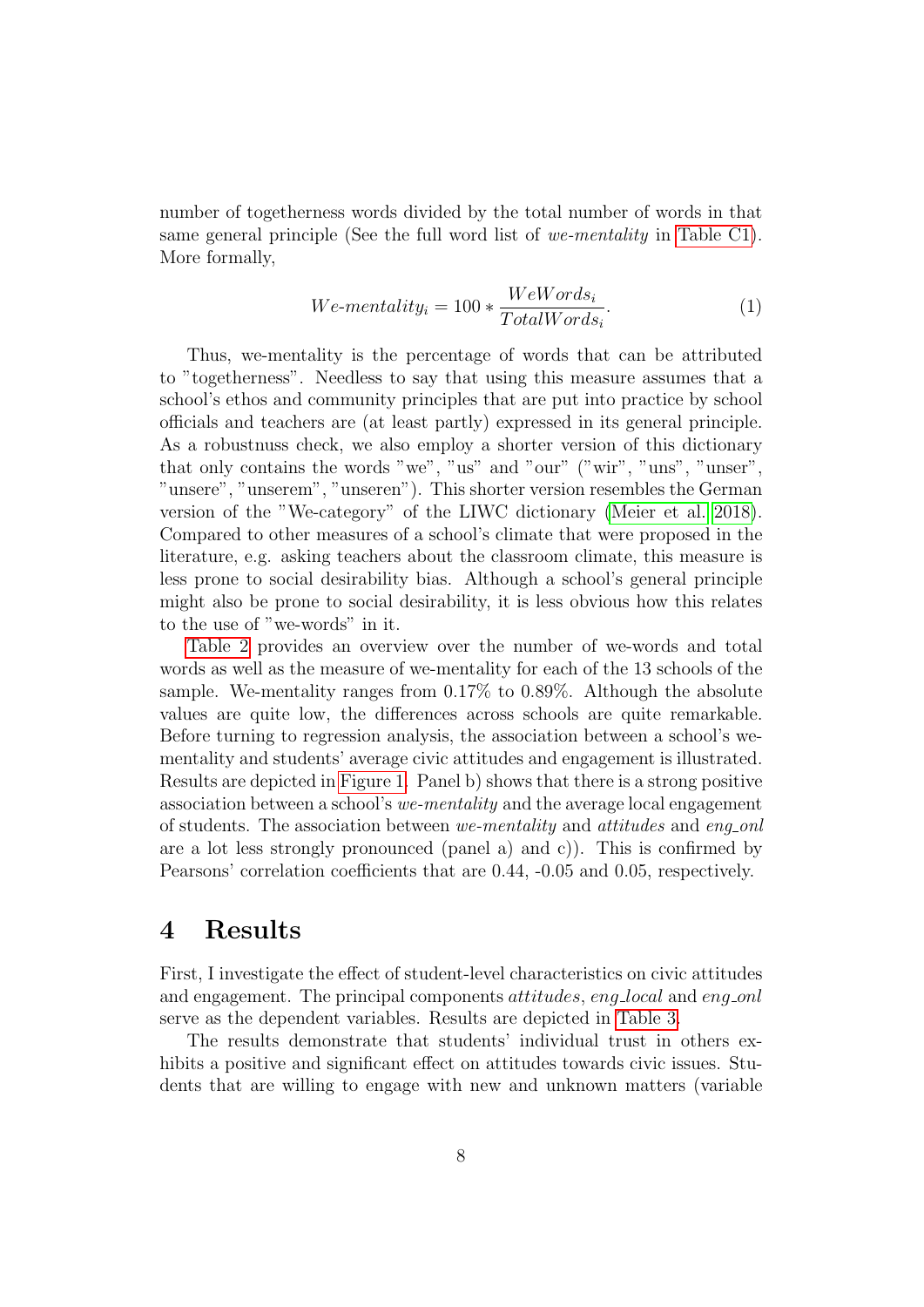| School id      | We-Words | Total Words | We-mentality (in $\%$ ) |
|----------------|----------|-------------|-------------------------|
| 1              | 3        | 1716        | 0.17                    |
| $\overline{2}$ | 6        | 3525        | 0.17                    |
| 3              | 29       | 5899        | 0.49                    |
| 4              | 67       | 7529        | 0.89                    |
| 5              | 20       | 2261        | 0.88                    |
| 6              | 21       | 4297        | 0.49                    |
| 7              | 46       | 8625        | 0.53                    |
| 8              | 18       | 5569        | 0.32                    |
| 9              | 67       | 10589       | 0.63                    |
| 10             | 20       | 3510        | 0.57                    |
| 11             | 13       | 3201        | 0.41                    |
| 12             | 15       | 5318        | 0.28                    |
| 13             | 6        | 981         | 0.61                    |

<span id="page-9-0"></span>Table 2: Overview: We-mentality in schools' general principle

Notes: The table displays frequencies and percentages of wewords per schhool.

<span id="page-9-1"></span>

(c) Online engagement

Figure 1: Association between we-mentality and civic attitudes and engagement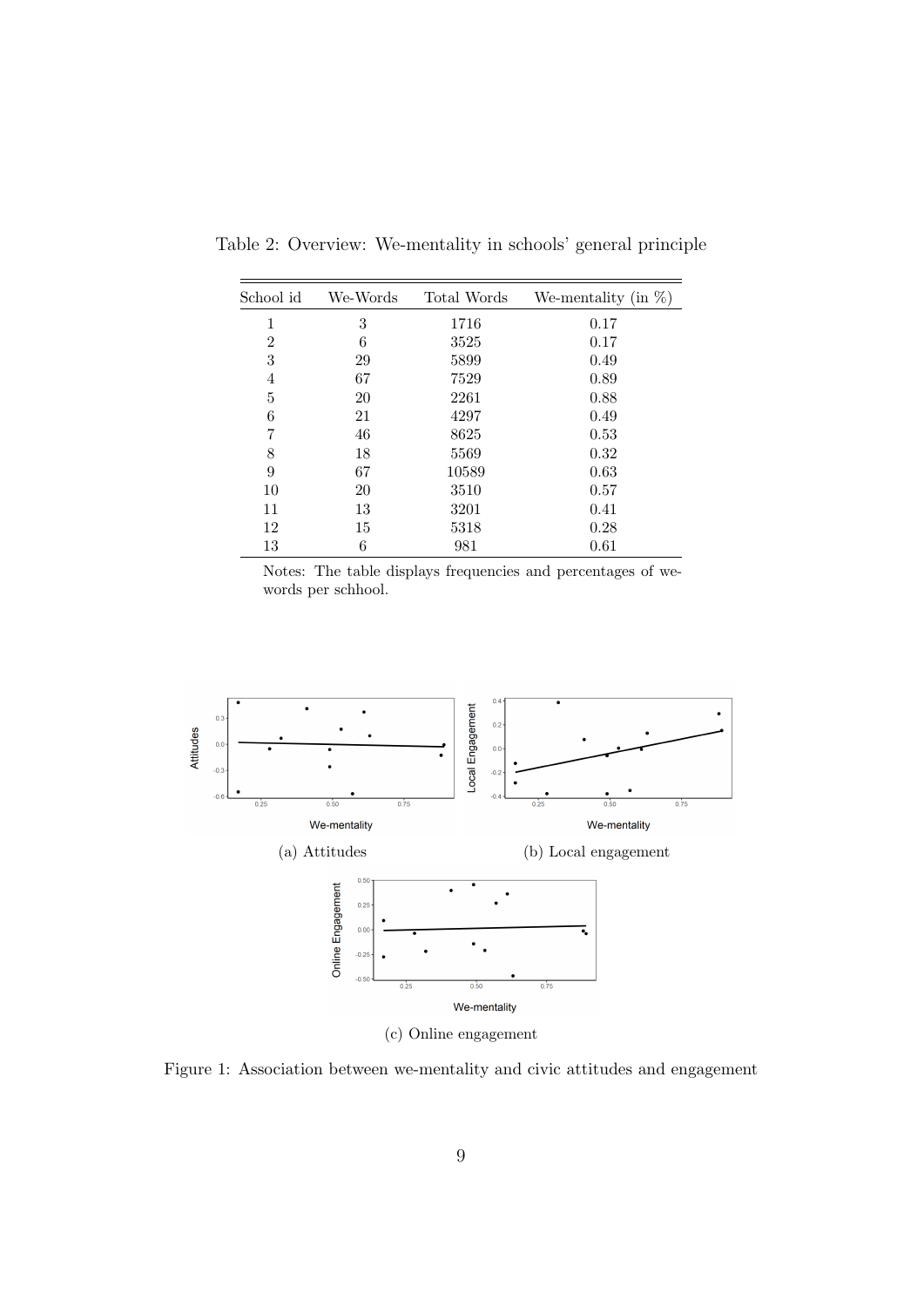try new things exhibit more positive attitudes towards civic issues. Moreover, positive attitudes towards party-democracy and willingness to further engage with this topic, also have a significant effect on civic attitudes. The latter also affects students' online civic engagement.<sup>[7](#page-10-0)</sup>

Moreover, as the  $R^2$  indicates, adding school fixed effects to the OLS regressions substantially improves the model fit (See column 2,4 and 6). This is a first indication that the school environment also exhibits an influence on individual attitudes and engagement towards civic issues.

In the standard multivariate OLS framework, however, it is not possible to estimate the effects of observed and unobserved school characteristics separately. This framework assumes each observation, i.e. a student, to be independent. If the school has an influence on students' civic attitudes and engagement, it is, however, reasonable to assume that students from the same school are more similar with regard to civic attitudes and engagement than students from different schools. In the following, multi-level regressions are applied that specifically account for the fact that students are "clustered" within a school that also might exhibit an influence on their civic attitudes and engagement. The school is considered to be the second level of a two-level model.[8](#page-10-1)

Before investigating the effect of school characteristics on individual attitudes and engagement towards civic issues, I test if there is substantial variation across schools with regard to our outcome variables to justify the use of a multi-level approach. For this, the random intercept model and the intraclass correlation coefficient (ICC) are reported. Results are depicted in [Table 4.](#page-12-0) The ICC indicates that between 3% and 8% of the variability in individual attitudes and engagement towards civic issues can be attributed to differences in schools. Thus, a substantial share of variation can be explained by the school. This serves as a first justification for the use of a multi-level approach, where the distinct clustering of students within schools is accounted for.[9](#page-10-2) A test for the significance of the random effects in the

<span id="page-10-0"></span><sup>7</sup>Results from OLS regressions using our eight survey items instead of principal components are depicted in [Table D1](#page-23-0) to [Table D3](#page-25-0) and detail which specific item drive our results with regard to effects of individual characteristics in [Table 3.](#page-11-0)

<span id="page-10-1"></span><sup>8</sup>One could also think of the class environment as the second level that exhibits an influence on students' civic attitudes and engagement. 11th and 12th graders from German schools taking part in the study, however, do not attend fixed classes anymore such as lower graders. They rather attend courses that vary in the composition with regard to students and teachers. Therefore, I abstain from using the class as the second level but rather the school.

<span id="page-10-2"></span><sup>9</sup>The ICC of the random intercept models are comparable to similar studies. [Kahne](#page-17-8) [and Sporte](#page-17-8) [\(2008\)](#page-17-8) report an ICC of 2.2%. While [Quintelier](#page-18-3) [\(2010\)](#page-18-3) report a value of about 7%, [Reichert and Print](#page-18-4) [\(2018\)](#page-18-4) values between 2.5% and 7.4% and [Encina and Berger](#page-16-5)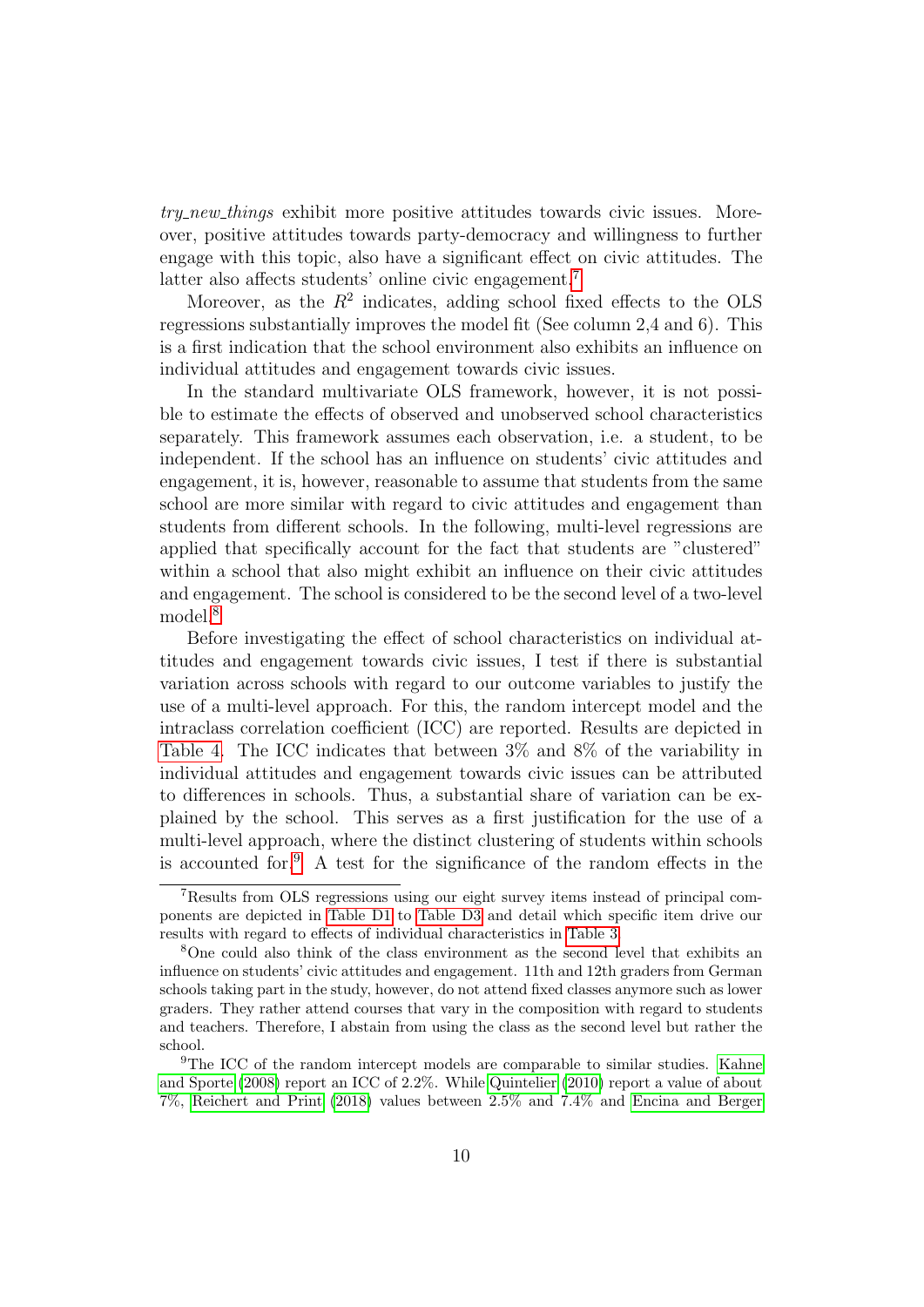<span id="page-11-0"></span>

|                       | attitudes   | attitudes  | eng_local  | eng_local   | eng_onl    | eng_onl    |
|-----------------------|-------------|------------|------------|-------------|------------|------------|
| female                | 0.140       | 0.132      | $-0.084$   | $-0.037$    | $-0.105$   | $-0.159$   |
|                       | (0.089)     | (0.095)    | (0.096)    | (0.101)     | (0.094)    | (0.098)    |
| age                   | $-0.060$    | $-0.016$   | 0.006      | $0.100*$    | $0.085*$   | 0.014      |
|                       | (0.047)     | (0.055)    | (0.053)    | (0.057)     | (0.051)    | (0.057)    |
| social_ladder_parents | $-0.034$    | $-0.047$   | 0.092      | 0.084       | $-0.041$   | 0.017      |
|                       | (0.055)     | (0.057)    | (0.065)    | (0.066)     | (0.063)    | (0.063)    |
| refugee_attitudes     | $0.060**$   | 0.041      | $-0.049*$  | $-0.046$    | $0.061**$  | $0.061**$  |
|                       | (0.027)     | (0.027)    | (0.029)    | (0.030)     | (0.029)    | (0.029)    |
| prob_abroad           | 0.033       | 0.028      | $0.119***$ | $0.090**$   | 0.048      | $0.074*$   |
|                       | (0.037)     | (0.037)    | (0.038)    | (0.038)     | (0.038)    | (0.038)    |
| donation              | 0.008       | 0.003      | 0.017      | 0.014       | 0.003      | 0.005      |
|                       | (0.011)     | (0.011)    | (0.012)    | (0.011)     | (0.012)    | (0.012)    |
| trust_others          | $0.122***$  | $0.120***$ | 0.029      | 0.043       | $-0.043$   | $-0.001$   |
|                       | (0.039)     | (0.040)    | (0.042)    | (0.043)     | (0.044)    | (0.042)    |
| try_new_things        | $0.127**$   | $0.118**$  | 0.031      | 0.002       | 0.047      | 0.066      |
|                       | (0.052)     | (0.052)    | (0.054)    | (0.054)     | (0.055)    | (0.054)    |
| solvable_tasks        | 0.009       | 0.018      | $0.082*$   | $0.121***$  | 0.011      | 0.006      |
|                       | (0.040)     | (0.041)    | (0.046)    | (0.045)     | (0.046)    | (0.044)    |
| partydemo_attitudes   | $0.075***$  | $0.067***$ | 0.021      | 0.019       | $-0.038$   | $-0.028$   |
|                       | (0.024)     | (0.024)    | (0.028)    | (0.028)     | (0.027)    | (0.027)    |
| eu_attitudes          | 0.022       | 0.022      | 0.012      | 0.022       | $-0.015$   | $-0.004$   |
|                       | (0.026)     | (0.026)    | (0.029)    | (0.028)     | (0.030)    | (0.030)    |
| partydemo_willingness | $0.212***$  | $0.198***$ | 0.052      | 0.058       | $0.161***$ | $0.168***$ |
|                       | (0.042)     | (0.042)    | (0.052)    | (0.051)     | (0.051)    | (0.050)    |
| eu_willingness        | $0.102**$   | $0.104**$  | 0.030      | 0.023       | 0.004      | $-0.012$   |
|                       | (0.052)     | (0.052)    | (0.052)    | (0.050)     | (0.054)    | (0.051)    |
| Constant              | $-2.360***$ | $-2.572**$ | $-1.450$   | $-3.455***$ | $-2.240**$ | $-1.901*$  |
|                       | (0.884)     | (1.032)    | (0.976)    | (1.039)     | (0.931)    | (1.030)    |
| Obs.                  | 485         | 485        | 485        | 485         | 485        | 485        |
| $R^2$                 | 0.287       | 0.311      | 0.066      | 0.117       | 0.064      | 0.148      |
| School FE             | No          | Yes        | No         | Yes         | No         | Yes        |
| F Statistic           | $14.613***$ | $8.268***$ | $2.564***$ | $2.426***$  | $2.493***$ | $3.178***$ |
|                       |             |            |            |             |            |            |

Table 3: Civic attitudes and engagement - OLS

Notes: The table reports results of OLS regressions with *attitudes, eng<sub>-local</sub>* and *eng-onl* as the dependent variables. Heteroscedasticity-consistent standard errors are reported in parentheses. \* indicates significance at the 10% level, \*\* at the 5% level and \*\*\* at the  $1\%$  level.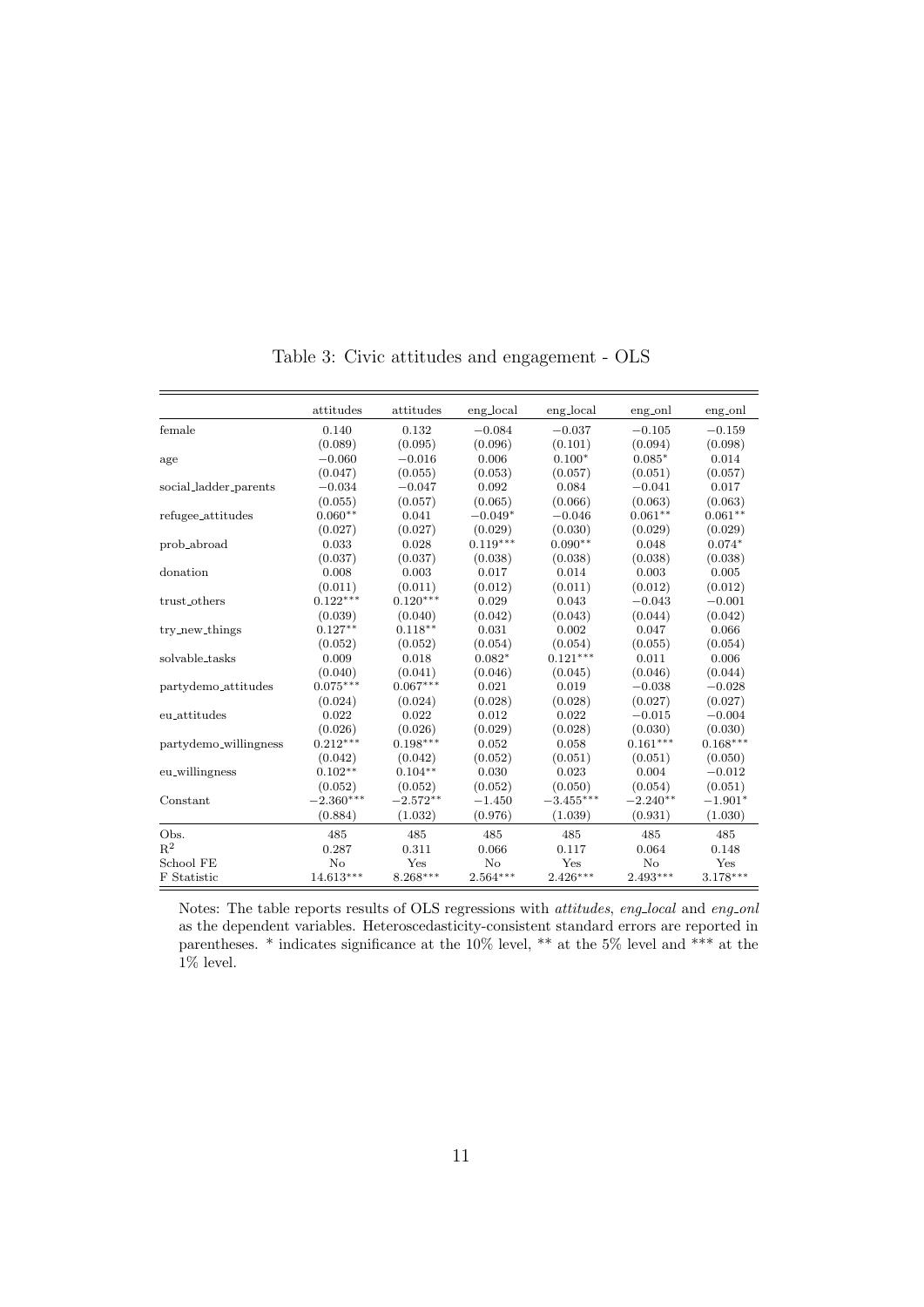three models in [Table 4](#page-12-0) further supports the use of a multi-level approach (p-values are 0.000, 0.029 and 0.000, respectively).

<span id="page-12-0"></span>Table 4: Civic attitudes and engagement (Multi-level with random intercept only)

|                    | attitudes | eng_local | eng <sub>on</sub> |
|--------------------|-----------|-----------|-------------------|
| Constant           | 0.004     | $-0.019$  | 0.015             |
|                    | (0.091)   | (0.066)   | (0.080)           |
| Obs                | 487       | 487       | 487               |
| Groups (school_id) | 13        | 13        | 13                |
| <b>ICC</b>         | 0.08      | 0.03      | 0.05              |
| AIC                | 1361.60   | 1382.77   | 1372.50           |
| BIC                | 1374.16   | 1395.34   | 1385.07           |
| Log Likelihood     | $-677.80$ | $-688.39$ | $-683.25$         |

Notes: The table reports results of multi-level regressions (with random intercept only) with attitudes, eng local and eng onl as the dependent variables.  $*$  indicates significance at the 10% level, \*\* at the 5% level and \*\*\* at the 1% level.

Since a substantial proportion of the variation in students' civic attitudes and engagement is explained by the school, I investigate the effect of specific school characteristics in more detail by adding explanatory variables on both levels to the random intercept model. Results are depicted in [Table 5.](#page-13-0) First, the previous findings with regard to the effects of individual characteristics, i.e. the effect of trust in others, the willingness to try new things and attitudes and willingness to engage with party-democracy, are robust to the model choice and remain highly significant within the multi-level framework.

With regard to school-level characteristics, I find that schools that are funded by the catholic church have students that are more engaged with online civic issues. Students that attend schools that offer bilingual education exhibit more local engagement. Attitudes of students from private schools are significantly less positive with regard to civic issues than those from public schools. Moreover, students from private schools exhibit significantly less engagement online than those from public schools. Local engagement within or outside of school, however, is positively but insignificantly related to private. This last finding contrasts with that of [Encina and Berger](#page-16-5) [\(2021\)](#page-16-5) who find a positive and significant effect of private school administration on

 $(2021)$ , of around 11%.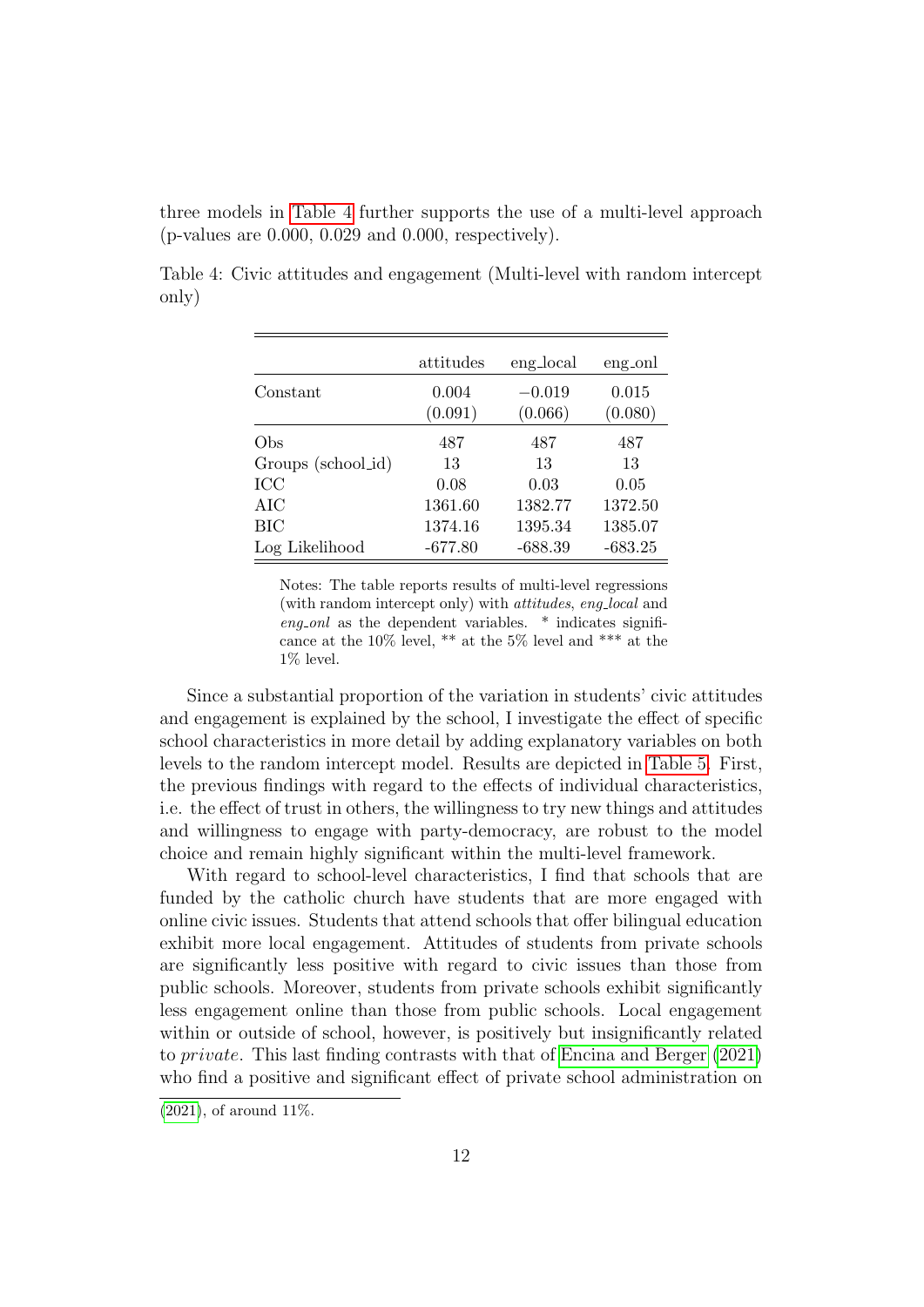|                                  | attitudes   | eng_local   | eng_onl     |
|----------------------------------|-------------|-------------|-------------|
| female                           | 0.111       | $-0.044$    | $-0.148$    |
|                                  | (0.085)     | (0.096)     | (0.094)     |
| age                              | $-0.044$    | $0.094*$    | $-0.004$    |
|                                  | (0.048)     | (0.054)     | (0.053)     |
| social_ladder_parents            | $-0.040$    | 0.095       | 0.010       |
|                                  | (0.058)     | (0.065)     | (0.064)     |
| refugee_attitudes                | $0.049*$    | $-0.047*$   | $0.060**$   |
|                                  | (0.026)     | (0.029)     | (0.028)     |
| prob_abroad                      | 0.034       | $0.093**$   | $0.064*$    |
|                                  | (0.033)     | (0.037)     | (0.036)     |
| donation                         | 0.007       | 0.013       | 0.005       |
|                                  | (0.010)     | (0.012)     | (0.011)     |
| trust_others                     | $0.114***$  | 0.035       | $-0.001$    |
|                                  | (0.039)     | (0.044)     | (0.043)     |
| try_new_things                   | $0.131***$  | 0.010       | $_{0.059}$  |
|                                  | (0.046)     | (0.052)     | (0.051)     |
| solvable_tasks                   | 0.015       | $0.117***$  | 0.008       |
|                                  | (0.040)     | (0.045)     | (0.044)     |
| partydemo <sub>-</sub> attitudes | $0.068***$  | 0.020       | $-0.032$    |
|                                  | (0.025)     | (0.027)     | (0.027)     |
| eu_attitudes                     | 0.023       | 0.021       | $-0.006$    |
|                                  | (0.027)     | (0.030)     | (0.029)     |
| partydemo_willingness            | $0.204***$  | 0.059       | $0.168***$  |
|                                  | (0.044)     | (0.050)     | (0.049)     |
| eu_willingness                   | $0.105**$   | 0.018       | $-0.007$    |
|                                  | (0.047)     | (0.053)     | (0.052)     |
| size                             | $-0.0001$   | $0.001***$  | $-0.001***$ |
|                                  | (0.0002)    | (0.0002)    | (0.0002)    |
| we-mentality                     | 0.189       | $0.839***$  | 0.199       |
|                                  | (0.282)     | (0.316)     | (0.310)     |
| private                          | $-0.265***$ | 0.182       | $-0.300**$  |
|                                  | (0.134)     | (0.150)     | (0.147)     |
| catholic                         | 0.086       | 0.276       | $0.458***$  |
|                                  | (0.161)     | (0.180)     | (0.176)     |
| music                            | 0.015       | 0.337       | $-0.590***$ |
|                                  | (0.187)     | (0.209)     | (0.205)     |
| naturalscience                   | $-0.041$    | $-0.274$    | 0.177       |
|                                  | (0.161)     | (0.180)     | (0.177)     |
| bilingual                        | 0.031       | $0.497***$  | 0.057       |
|                                  | (0.147)     | (0.165)     | (0.162)     |
| Constant                         | $-2.380**$  | $-4.276***$ | $-0.346$    |
|                                  | (0.978)     | (1.096)     | (1.075)     |
| Obs.                             | 485         | 485         | 485         |
| Groups (school_id)               | 13          | 13          | 13          |
| ICC                              | 0.00        | 0.00        | 0.00        |
| Log Likelihood                   | $-604.152$  | $-659.099$  | $-649.839$  |
| AІC                              | 1,254.304   | 1,364.197   | 1,345.678   |
| BIC                              | 1,350.539   | 1,460.433   | 1,441.914   |

<span id="page-13-0"></span>Table 5: Multi-level with individual- and school-level predictors

Notes: The table reports results of multi-level regressions with *attitudes*, eng<sub>-local</sub> and eng-onl as the dependent variables. Explanatory variables are on the individual and school level. \* indicates significance at the 10% level, \*\* at the 5% level and \*\*\* at the 1% level.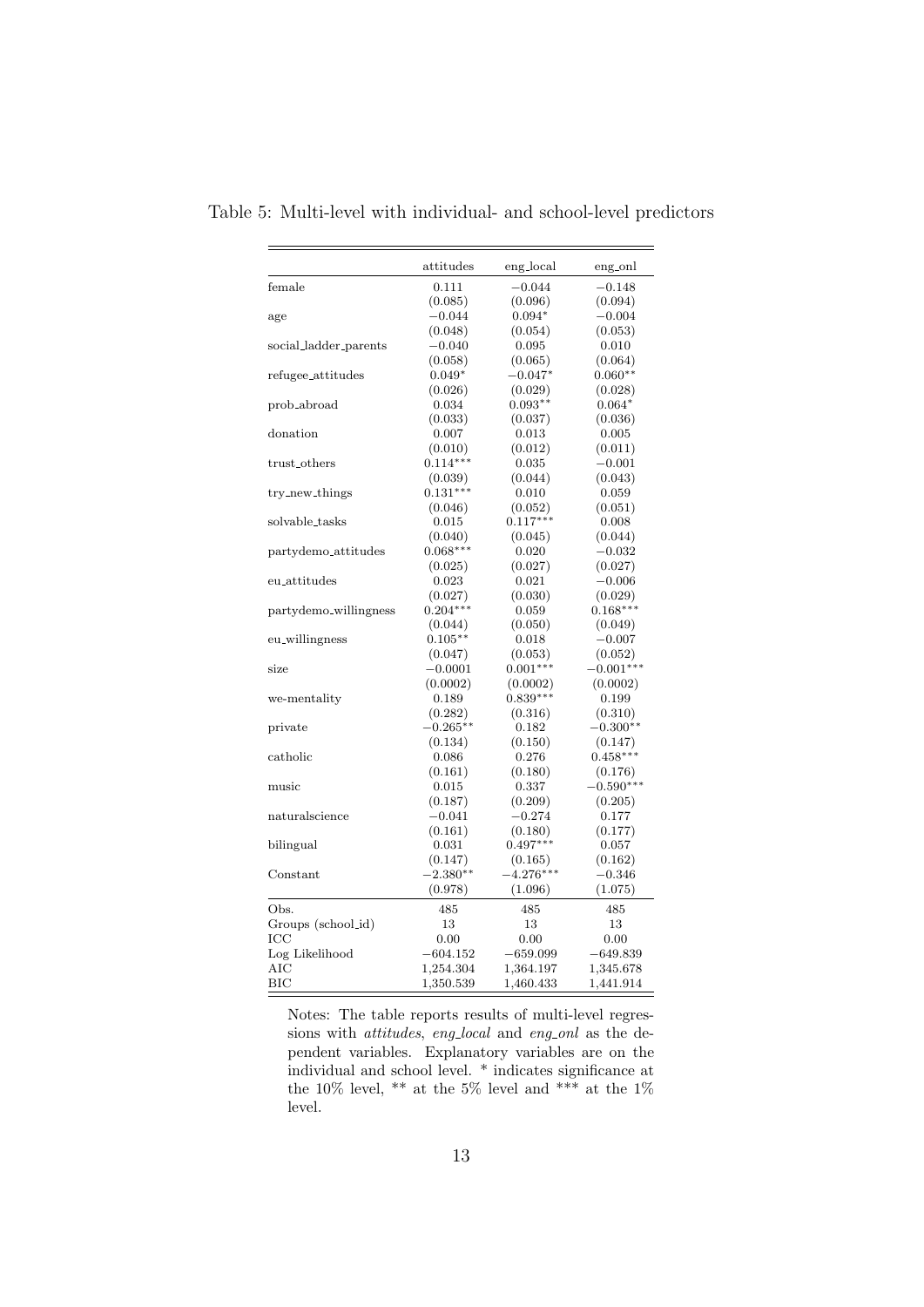students' civic behavior within schools. Finally, the more we-mentality is expressed in the general principle, the more are the students engaged with local civic issues. The results are robust using simple OLS regressions with student- and school-level characteristics but without FE (See [Table D4\)](#page-26-0). Moreover, the results are also robust using a more simplistic measure of we-mentality by only considering the words "we", "us" and "our" ("wir", "uns", "unser", "unsere", "unserem", "unseren") from [Table C1.](#page-22-0) Results are depicted in [Table D5.](#page-27-0)

If we-mentality is interpreted as a proxy for teacher-student and studentstudent relationships, i.e. the more we-mentality the more friendly and open are teacher-student and student-student interactions, the results are consistent with the findings in [Guillaume et al.](#page-16-0) [\(2015\)](#page-16-0) and [Quin](#page-18-1) [\(2017\)](#page-18-1) that measure teacher-student and student-student relationships directly from survey items and find a positive association with civic engagement.

Using the eight survey items instead of the principal components in the multi-level regressions reveals an even more detailed account of what is driving the results. Results are depicted in [Table D6](#page-28-0) to [Table D8.](#page-30-0) It shows that we-mentality exhibits a positive and significant effect on the percentage of students being engaged in a local club or association  $(mem\_club)$  as well as their willingness to take on a school office (school of f). The percentage of students taking on an honorary post outside of school (hon out school), however, is not affected by the schools' we-mentality.

With regard to the schools' administrative dependency, students from private schools less strongly believe that it is important to make a change in society by being involved. In catholic schools, students more often take on a school office or an honorary office outside of school. In schools that offer bilingual classes, more students are either engaged as a member of a club or association or take responsibility for an office in school (e.g. representative of the pupils). Finally, students attending rather large schools are more often engaged in a club or association. The same is true with engagement with an honorary office outside of school.

## 5 Conclusion

This paper studies the effect of school characteristics on students' civic attitudes and engagement. Civic attitudes and engagement are measured with eight items that stem from a survey conducted with 488 students in 13 German schools. The schools' social climate is measured by we-mentality that is captured with a content-analysis approach that is applied to the general principle that is published on the schools' homepage.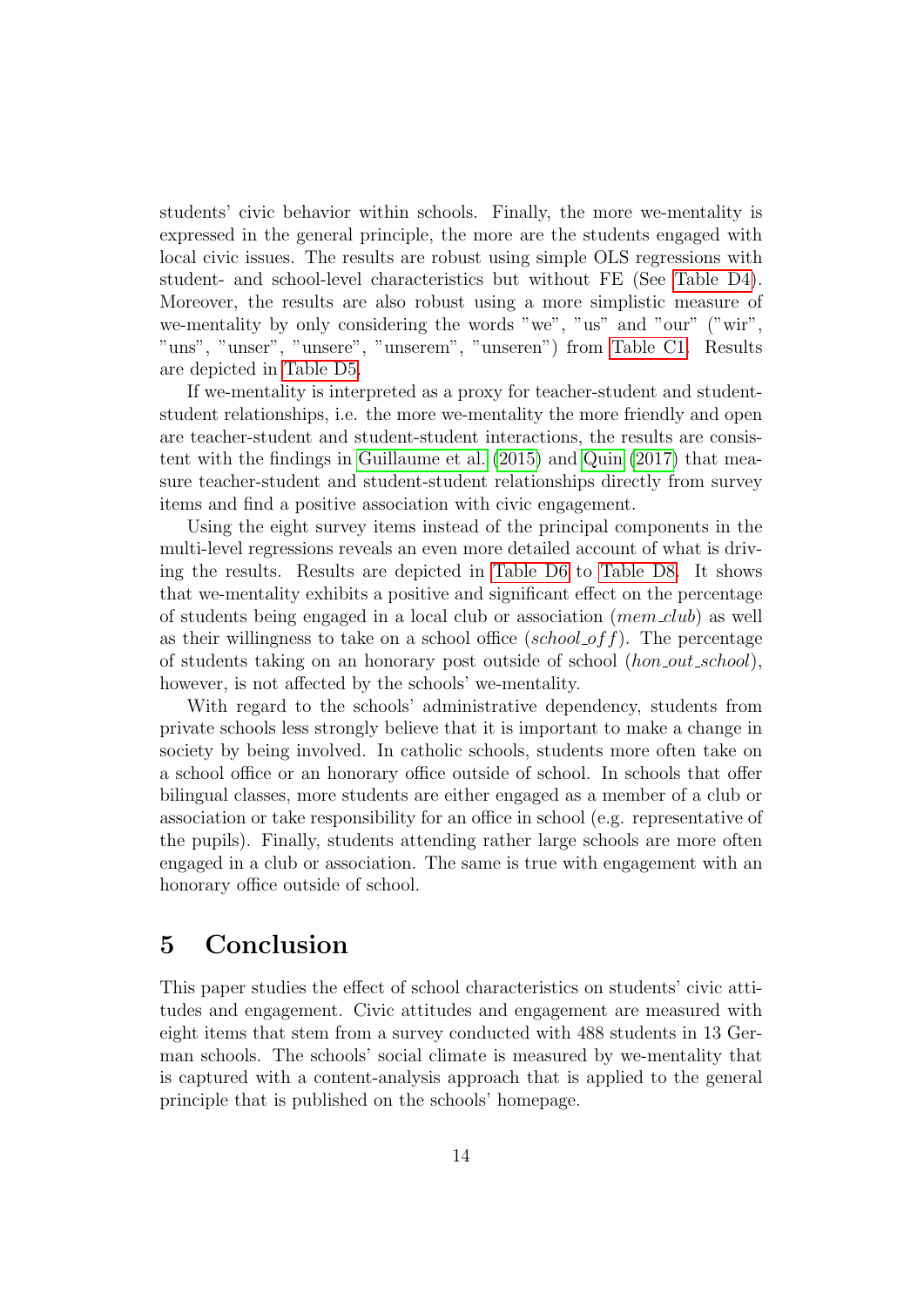The main finding is that a school's we-mentality affects students' willingness to take on activities in their local community, i.e. being engaged in a local club or association or taking on a honorary post within or outside of their school. Moreover, students individual trust in others as well as willingness to try new things and attitudes towards party-democracy significantly influence their civic outcome. Overall, individual civic attitudes and engagement are mostly driven by students' individual characteristics such as trust in others, attitudes towards Europe and the party system and their willingness to engage with new and/or complicated tasks. School-level characteristics explain a rather small part of the overall variation.

The finding, however, that a school's we-mentality fosters students' local civic engagement within and outside of school, is intriguing and deserves scrutiny in further studies. If this result is confirmed by other studies, it would suggest enhancing civic education by improving the community-feeling and we-mentality at schools.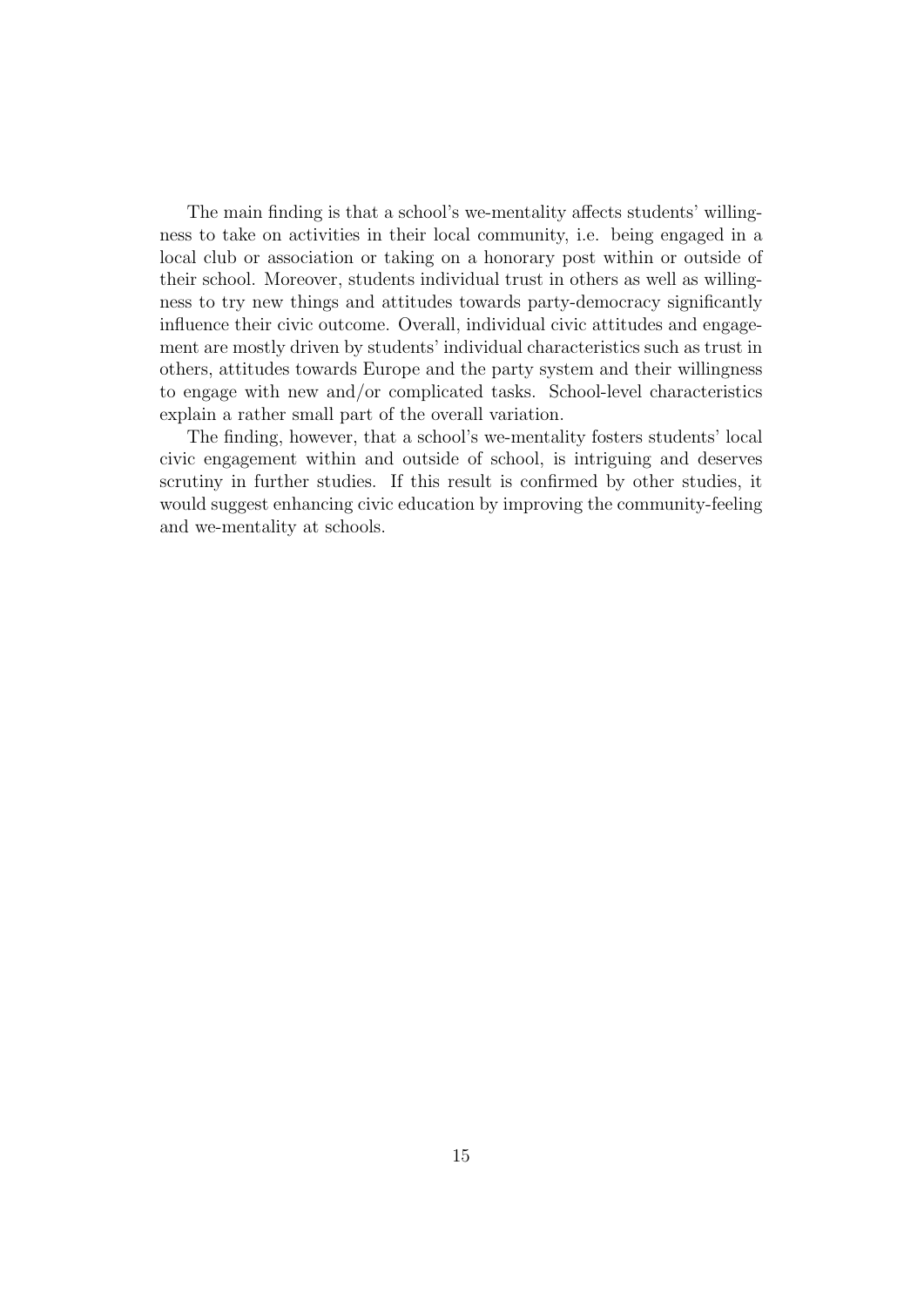## References

- <span id="page-16-6"></span>Akker, J. v. d. (2004). Curriculum Perspectives: An Introduction. Dordrecht: Springer.
- <span id="page-16-4"></span>Barrett, M. and I. Brunton-Smith (2014). Political and civic engagement and participation: Towards an integrative perspective. Journal of Civil Society  $10(1)$ , 5–28.
- <span id="page-16-9"></span>Biermann, J., H. Hüning, and L. Mechtenberg (2021). How to talk about an out-group: Effects on in-group trust and out-group generosity. Available at SSRN: https://ssrn.com/abstract=3945496.
- <span id="page-16-8"></span>Brodsky, A. E. and C. M. Marx (2001). Layers of identity: Multiple psychological senses of community within a community setting. Journal of Community Psychology  $29(2)$ , 161–178.
- <span id="page-16-7"></span>Bron, J. and A. Thijs (2011). Leaving it to the schools: citizenship, diversity and human rights education in the netherlands. Educational Research  $53(2)$ , 126-136.
- <span id="page-16-3"></span>Castillo, J. C., D. Miranda, M. Bonhomme, C. Cox, and M. Bascopé (2015). Mitigating the political participation gap from the school: the roles of civic knowledge and classroom climate. Journal of Youth Studies 18(1), 16–35.
- <span id="page-16-10"></span>Chen, D. L., M. Schonger, and C. Wickens (2016). otree—an open-source platform for laboratory, online, and field experiments. Journal of Behavioral and Experimental Finance 9, 88–97.
- <span id="page-16-1"></span>Dudley, R. L. and A. R. Gitelson (2002). Political literacy, civic education, and civic engagement: A return to political socialization? Applied Developmental Science  $6(4)$ , 175–182.
- <span id="page-16-5"></span>Encina, Y. and C. Berger (2021). Civic behavior and sense of belonging at school: The moderating role of school climate. Child Indicators Research  $14(4)$ , 1453–1477.
- <span id="page-16-2"></span>Gentzkow, M., B. Kelly, and M. Taddy (2019). Text as data. Journal of Economic Literature 57 (3), 699–746.
- <span id="page-16-0"></span>Guillaume, C., R. J. Jagers, and D. Rivas-Drake (2015). Middle school as a developmental niche for civic engagement. American Journal of Community Psychology 56, 321–331.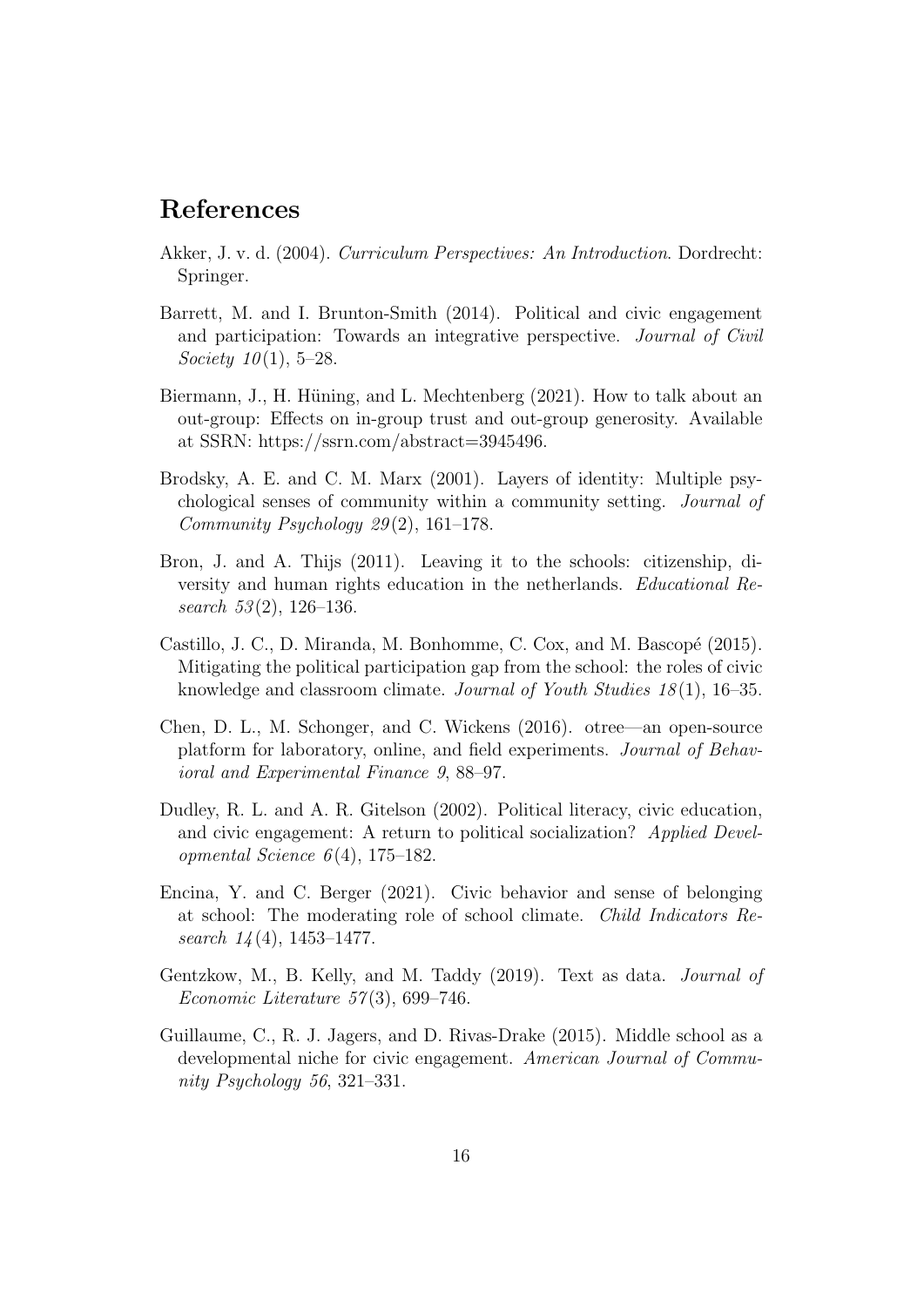- <span id="page-17-1"></span>Jagers, R. J., F. T. Lozada, D. Rivas-Drake, and C. Guillaume (2017). Classroom and school predictors of civic engagement among black and latino middle school youth. Child Development 88 (4), 1125–1138.
- <span id="page-17-8"></span>Kahne, J. E. and S. E. Sporte (2008). Developing citizens: The impact of civic learning opportunities on students' commitment to civic participation. American Educational Research Journal 45 (3), 738–766.
- <span id="page-17-0"></span>Luengo Kanacri, B., N. Eisenberg, E. Thartori, C. Pastorelli, L. Uribe Tirado, M. Gerbino, and G. Caprara (2017). Longitudinal relations among positivity, perceived positive school climate, and prosocial behavior in colombian adolescents. *Child Development*  $88(4)$ , 1100–1114.
- <span id="page-17-2"></span>McMillan, D. W. and D. M. Chavis (1986). Sense of community: A definition and theory. Journal of Community Psychology  $14(1)$ , 6–23.
- <span id="page-17-10"></span>Meier, T., R. L. Boyd, J. W. Pennebaker, M. R. Mehl, M. Martin, M. Wolf, and A. B. Horn (2018). "liwc auf deutsch": The development, psychometrics, and introduction of de-liwc2015. Technical report.
- <span id="page-17-5"></span>Miers, R. and A. T. Fisher (2002). Being Church and Community. Boston, MA: Springer.
- <span id="page-17-9"></span>Nelson, J. L., D. A. Lewis, and R. Lei (2017). Digital democracy in america: A look at civic engagement in an internet age. Journalism  $\mathcal{B}$  Mass Communication Quarterly 94 (1), 318–334.
- <span id="page-17-3"></span>Nowell, B. and N. Boyd (2010). Viewing community as responsibility as well as resource: deconstructing the theoretical roots of psychological sense of community. Journal of Community Psychology 38 (7), 828–841.
- <span id="page-17-4"></span>Nowell, B. and N. M. Boyd (2014). Sense of community responsibility in community collaboratives: Advancing a theory of community as resource and responsibility. American Journal of Community Psychology  $54(3-4)$ , 229–242.
- <span id="page-17-7"></span>Prati, G., F. Procentese, C. Albanesi, E. Cicognani, A. Fedi, F. Gatti, T. Mannarini, A. Rochira, S. Tartaglia, N. Boyd, B. Nowell, and S. Gattino (2020). Psychometric properties of the italian version of the sense of community responsibility scale. Journal of Community Psychology  $48(6)$ , 1770–1790.
- <span id="page-17-6"></span>Pretty, G. M. H. (1990). Relating psychological sense of community to social climate characteristics. Journal of Community Psychology  $18(1)$ , 60–65.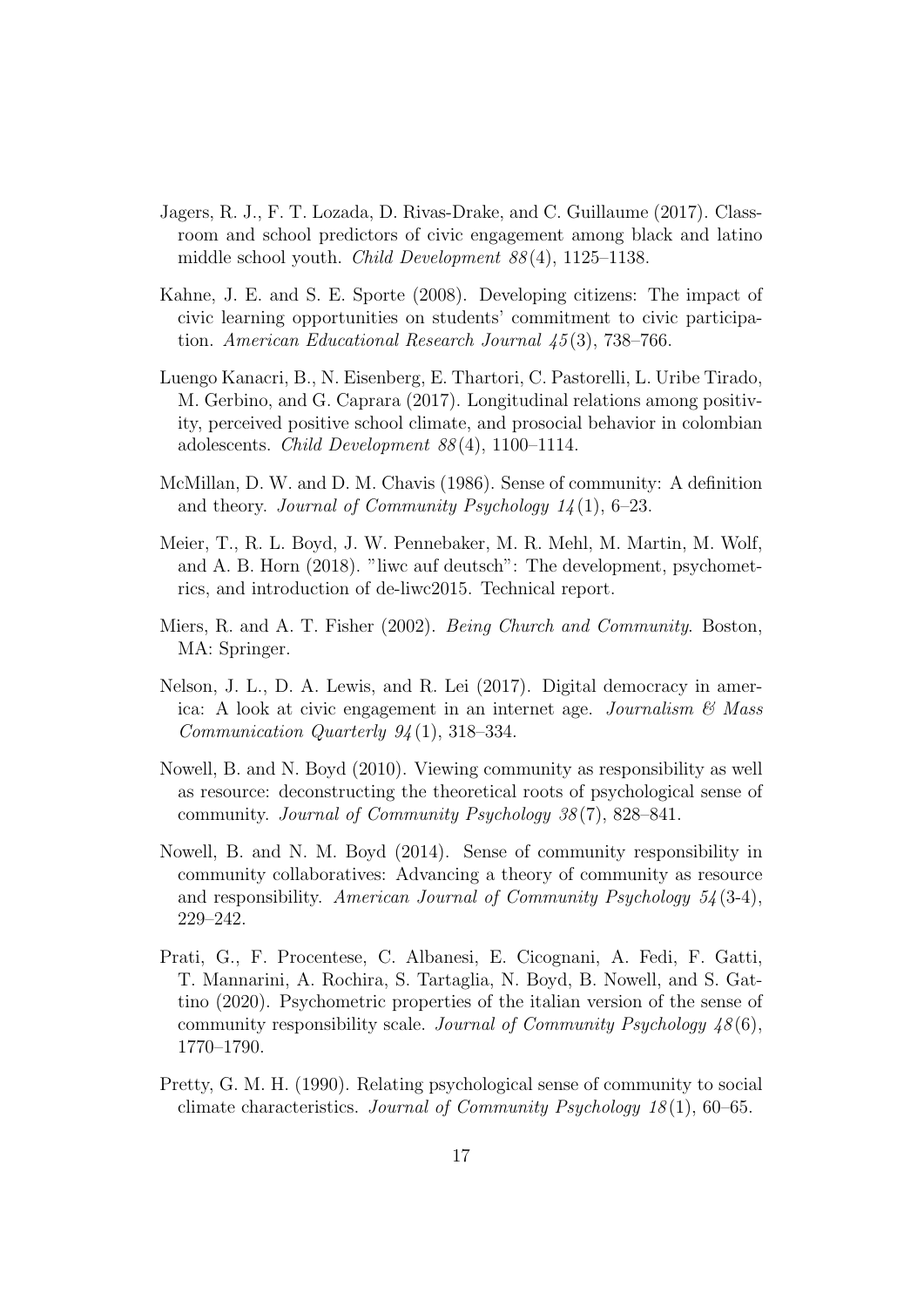- <span id="page-18-2"></span>Procentese, F., F. Gatti, and A. Falanga (2019). Sense of responsible togetherness, sense of community and participation: Looking at the relationships in a university campus. Human Affairs  $29(2)$ , 247–263.
- <span id="page-18-1"></span>Quin, D. (2017). Longitudinal and contextual associations between teacherstudent relationships and student engagement: A systematic review. Review of Educational Research  $87(2)$ , 345–387.
- <span id="page-18-3"></span>Quintelier, E. (2010). The effect of schools on political participation: a multilevel logistic analysis. Research Papers in Education 25 (2), 137–154.
- <span id="page-18-4"></span>Reichert, F. and M. Print (2018). Civic participation of high school students: the effect of civic learning in school. *Educational Review 70*(3), 318–341.
- <span id="page-18-0"></span>Schulz, W., J. Ainley, J. Fraillon, B. Losito, G. Agrusti, and T. Friedman (2017). Becoming Citizens in a Changing World. Amsterdam: International Association for the Evaluation of Educational Achievement (IEA).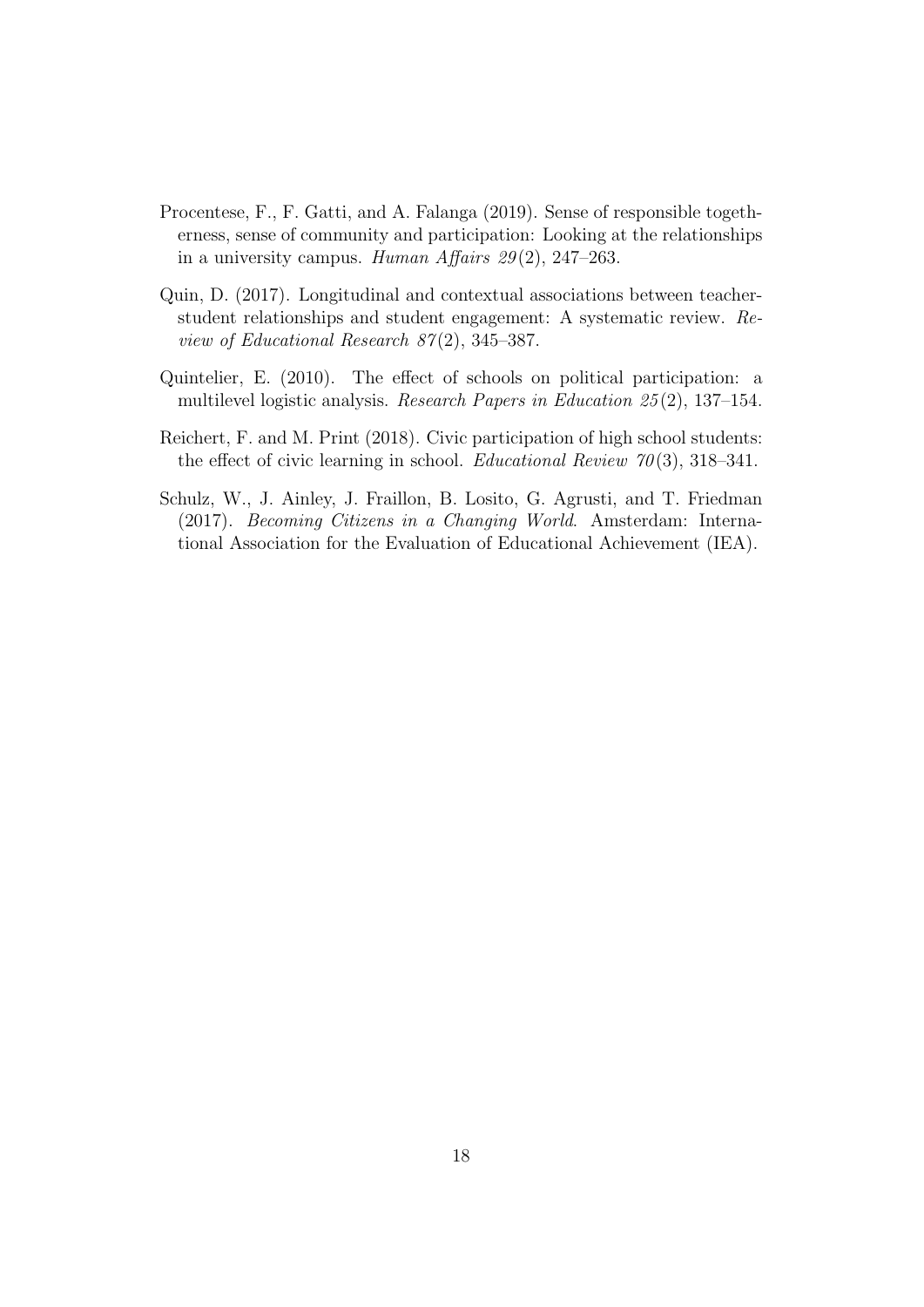## Appendix A

<span id="page-19-0"></span>Table A1: Measures of attitudes and engagement towards civic issues

| No.            | Question                                                                                                                                                                                                                                                    | Variable name  |
|----------------|-------------------------------------------------------------------------------------------------------------------------------------------------------------------------------------------------------------------------------------------------------------|----------------|
|                | Attitudes                                                                                                                                                                                                                                                   |                |
| 1              | Society is giving much to individuals.<br>I think, one should give something<br>back. [7-Point likert scale: From<br>totally agree to totally disagree                                                                                                      | soc_return     |
| $\overline{2}$ | I think that it is important to be<br>informed about what is happening in<br>society and politics. [7-Point<br>likert scale: From totally agree to<br>totally disagree                                                                                      | informed_soc   |
| 3              | I think that it is important to make<br>changes happening in society by<br>being involved. [7-Point likert<br>scale: From totally agree to<br>totally disagree                                                                                              | change_soc     |
|                | Engagement                                                                                                                                                                                                                                                  |                |
| $\overline{4}$ | Are you a member of an association<br>or club? [Yes/No]                                                                                                                                                                                                     | mem_club       |
| 5              | Did you, during your time at school,<br>apply being elected representative<br>of the pupils of the school or<br>applied for similar functions? [Yes/No]                                                                                                     | school_off     |
| 6              | Did you take a honorary post outside of<br>school matters before?<br>[Yes/No]                                                                                                                                                                               | hon_out_school |
| 7              | Did you ever write a letter to the editor<br>of a magazine/newspaper or formulated<br>an article online with regard to a societal<br>or political topic, e.g. you wrote a<br>comment online on a (news) page? [Yes,<br>frequently / Yes, once before $/$ No | write_let      |
| 8              | How often do you have online discussions<br>on (social) media with others on societal or<br>political topics? [Very frequently, frequently,<br>neither frequently nor infrequent, infrequent,<br>very infrequent                                            | onl_media      |

Notes: The items were developed by the author to reflect civic attitudes and engagement that are suitable in the context of students.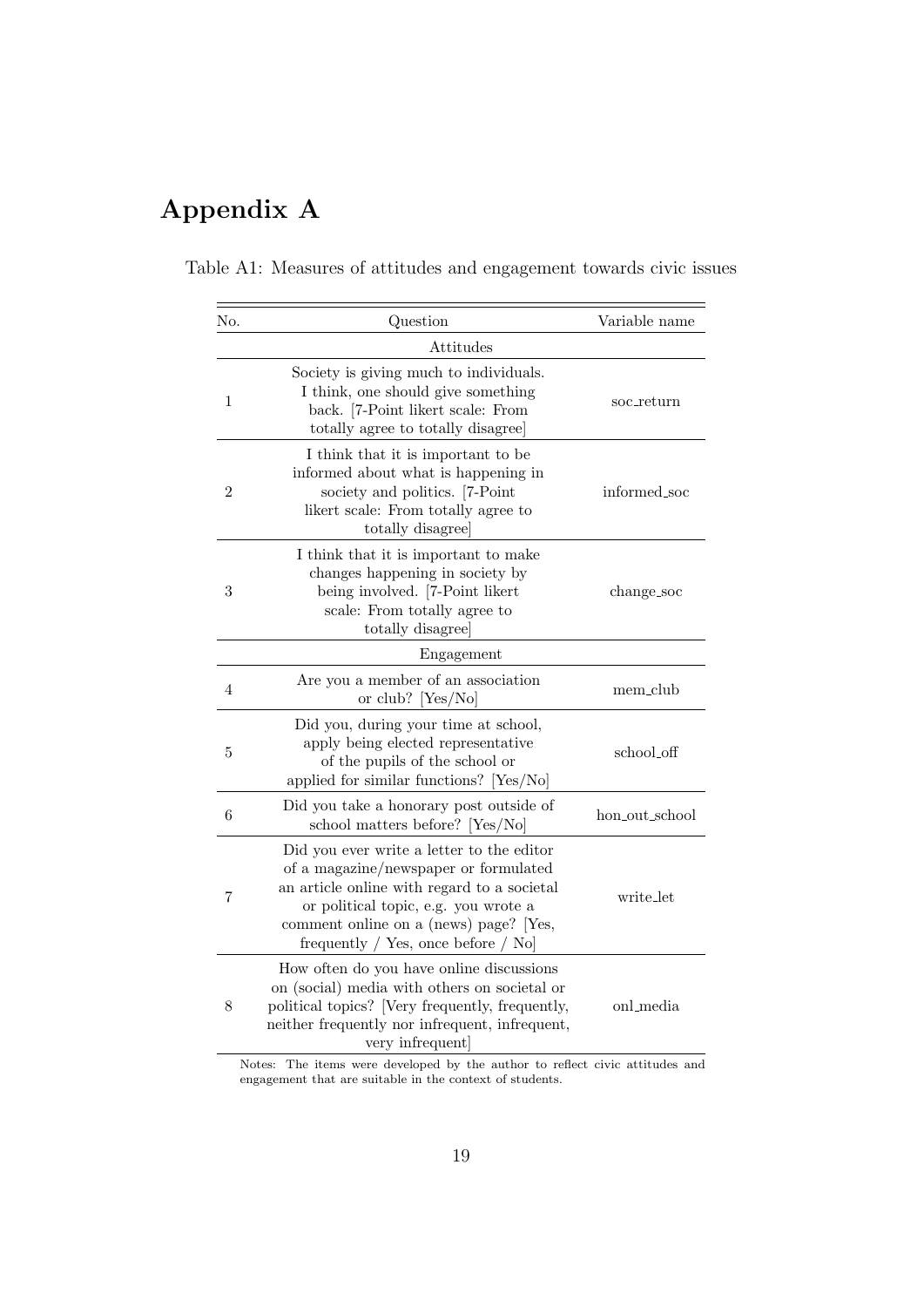<span id="page-20-0"></span>

| No.              | Question                                                                                                                                                                                                                          | Variable name                   |
|------------------|-----------------------------------------------------------------------------------------------------------------------------------------------------------------------------------------------------------------------------------|---------------------------------|
| $\mathbf{1}$     | Imagine a ladder that represents<br>the social hierarchy of the German society.<br>Where do you think your parents<br>are located? [10-Point Likert scale from 1 to 10]                                                           | social_ladder_parents           |
| $\boldsymbol{2}$ | Due to civil war in Syria,<br>refugees flee to Germany. How<br>strongly are your positive/negative attitudes<br>towards refugees? [5-point Likert scale<br>from strongly pronounced to not at all pronounced                      | refugee_attitudes               |
| $\boldsymbol{3}$ | How likely will you spend time abroad<br>within the next five years? [5-point<br>Likert scale from very likely to very unlikely                                                                                                   | prob_abroad                     |
| 4                | At the end of the survey,<br>a lottery will decide that one of<br>the participants wins an extra 10 Euros.<br>If you are chosen, how much<br>would you donate to 'Doctors without<br>borders'? [Numerical value between 0 and 10] | donation                        |
| $\overline{5}$   | Do you think that most other people can be<br>trusted or that you need be very careful with other<br>people? [5-Point Likert sclale from you can trust<br>most people to one needs to be very careful with other people           | trust_others                    |
| 6                | How strongly do you agree with the following statement.<br>I like to engage with tasks if these are solvable. [5-Point]<br>Likert scale from totally agree to totally disagree                                                    | solvable_tasks                  |
| $\!\!7$          | How strongly are your positive/negative attitudes<br>towards party-democracy? [5-point Likert scale<br>from strongly pronounced to not at all pronounced                                                                          | partydemo <sub>-attitudes</sub> |
| $8\,$            | How strongly are your positive/negative attitudes<br>towards the European Union? [5-point Likert scale<br>from strongly pronounced to not at all pronounced                                                                       | eu_attitudes                    |
| 9                | How strong is your willingness to further engage<br>with the topic of party-democracy topic? [5-point<br>Likert scale from very high to very low                                                                                  | partydemo_willingness           |
| 10               | How strong is your willingness to further engage<br>with the topic of European Union topic? [5-point<br>Likert scale from very high to very low                                                                                   | eu_willingness                  |

#### Table A2: Measures of students' individual attitudes

Notes: The items were developed by the authors.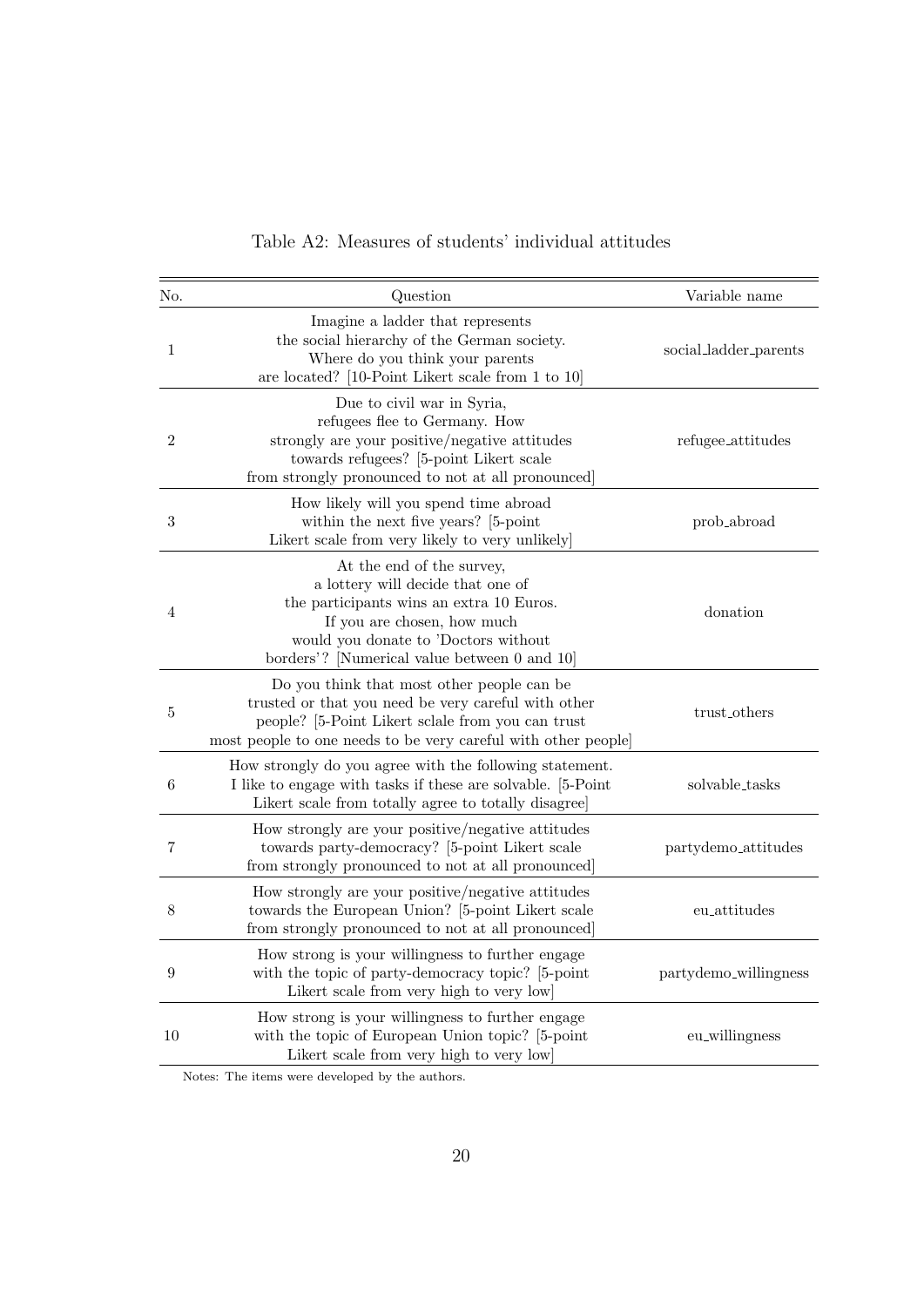## Appendix B

<span id="page-21-0"></span>Results of the principal component analysis (PCA): The scree plot indicates three potential components, i.e. three eigenvalues of components are above one. A PCA with three components shows that individual civic attitudes load strongly on component one, local engagement measures on component two and online engagement measures on component three.



Figure B1: Scree plot

Table B1: Results of PCA (n=3 components)

<span id="page-21-1"></span>

| Variables             | Comp1 | Comp2 | Comp3 | h2   | u2   | com |
|-----------------------|-------|-------|-------|------|------|-----|
| informed soc          | 0.80  |       |       | 0.65 | 0.35 | 1.0 |
| change_soc            | 0.66  |       |       | 0.55 | 0.45 | 1.5 |
| soc_return            | 0.65  |       |       | 0.49 | 0.51 | 1.3 |
| mem_club              |       | 0.69  |       | 0.51 | 0.49 | 1.1 |
| hon_out_school        |       | 0.66  |       | 0.48 | 0.52 | 1.2 |
| school_off            |       | 0.59  |       | 0.40 | 0.60 | 1.3 |
| onl_media             |       |       | 0.78  | 0.61 | 0.39 | 1.0 |
| write_let             |       |       | 0.71  | 0.56 | 0.44 | 1.2 |
| SS loadings           | 1.55  | 1.40  | 1.31  |      |      |     |
| Proportion Var        | 0.19  | 0.17  | 0.16  |      |      |     |
| Cumulative Var        | 0.19  | 0.37  | 0.53  |      |      |     |
| Proportion Explained  | 0.36  | 0.33  | 0.31  |      |      |     |
| Cumulative Proportion | 0.36  | 0.69  | 1.00  |      |      |     |

Notes: With regard to the factor loadings in the first part of the table, only loadings above 0.5 are displayed. The mean item complexity is 1.2.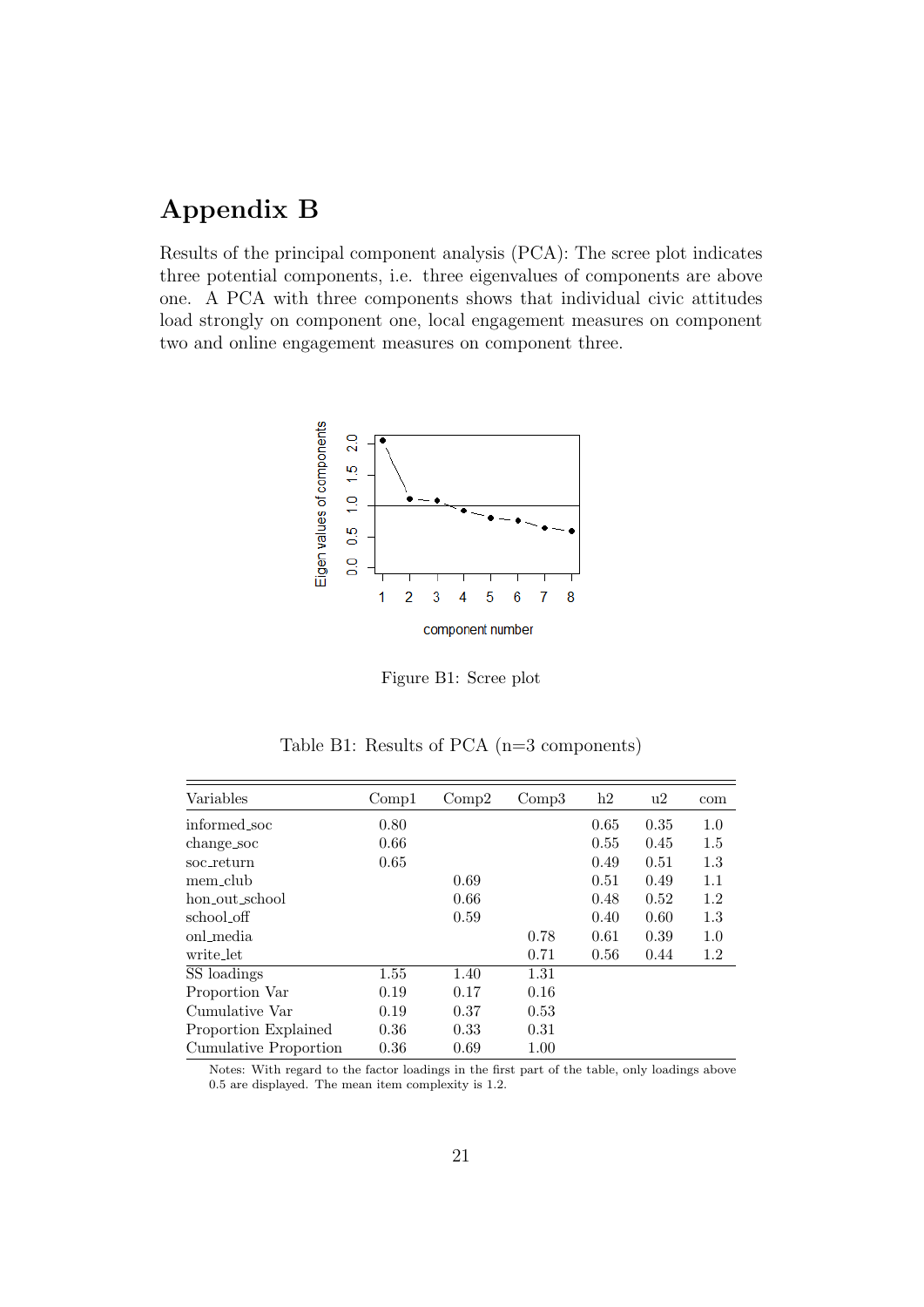# <span id="page-22-0"></span>Appendix C

| German word                      | English translation                            |
|----------------------------------|------------------------------------------------|
| wir                              | we                                             |
| uns                              | <b>us</b>                                      |
| unser (unsere, unserem, unseren) | our                                            |
| zusammen                         | together                                       |
| miteinander                      | with each other                                |
| füreinander                      | for each other                                 |
| Zusammenarbeit                   | collaboration                                  |
| zusammenarbeiten                 | cooperate/work together                        |
| Zusammenleben                    | living together                                |
| sozial                           | social                                         |
| soziale                          | social                                         |
| sozialen                         | social                                         |
| soziales                         | social                                         |
| gemeinwesen                      | community/collective                           |
| kooperativ                       | cooperative                                    |
| kooperatives                     | cooperative                                    |
| kooperative                      | cooperative                                    |
| kooperieren                      | cooperate                                      |
| kooperierend                     | cooperating                                    |
| kooperierenden                   | cooperate                                      |
| kooperiert                       | cooperate                                      |
| kooperation                      | cooperation                                    |
| Kooperationsfähigkeit            | abilty to cooperate                            |
| gemeinschaft                     | community/collective                           |
| schulgemeinschaft                | school community                               |
| lerngemeinschaft                 | study group                                    |
| gemeinsam                        | together                                       |
| gemeinsamer                      | together                                       |
| gemeinsamen                      | together                                       |
| $\rm solidarität$                | solidarity                                     |
| solidarisch                      | showing solidarity                             |
| hilfsbereit                      | helpful                                        |
| Hilfsbereitschaft                | helpfulness                                    |
| mitwirken                        | collaborate                                    |
| kollegial                        | cooperative/loyal                              |
| kollegiale                       | cooperative/loyal                              |
| Emphatie                         | empathy                                        |
| Empathiefähigkeit                | ability for empathy                            |
| Mitmenschen                      | fellow men                                     |
| Teamfähigkeit                    | ability to work in a team                      |
| Teamgeist                        | team spirit                                    |
| zusammenwachsen                  | coalescence                                    |
| gegenseitig                      | mutual                                         |
| gegenseitige                     | mutual                                         |
| gegenseitigem                    | mutual                                         |
| Nächstenliebe                    | altruism/charity                               |
| zwischenmenschlich               |                                                |
| Zusammengehörigkeitsgefühl       | interpersonal<br>feeling of belonging together |
|                                  |                                                |

Table C1: Dictionary used to detect "we-mentality"

 $=$ 

Notes: The dictionary was developed by the author.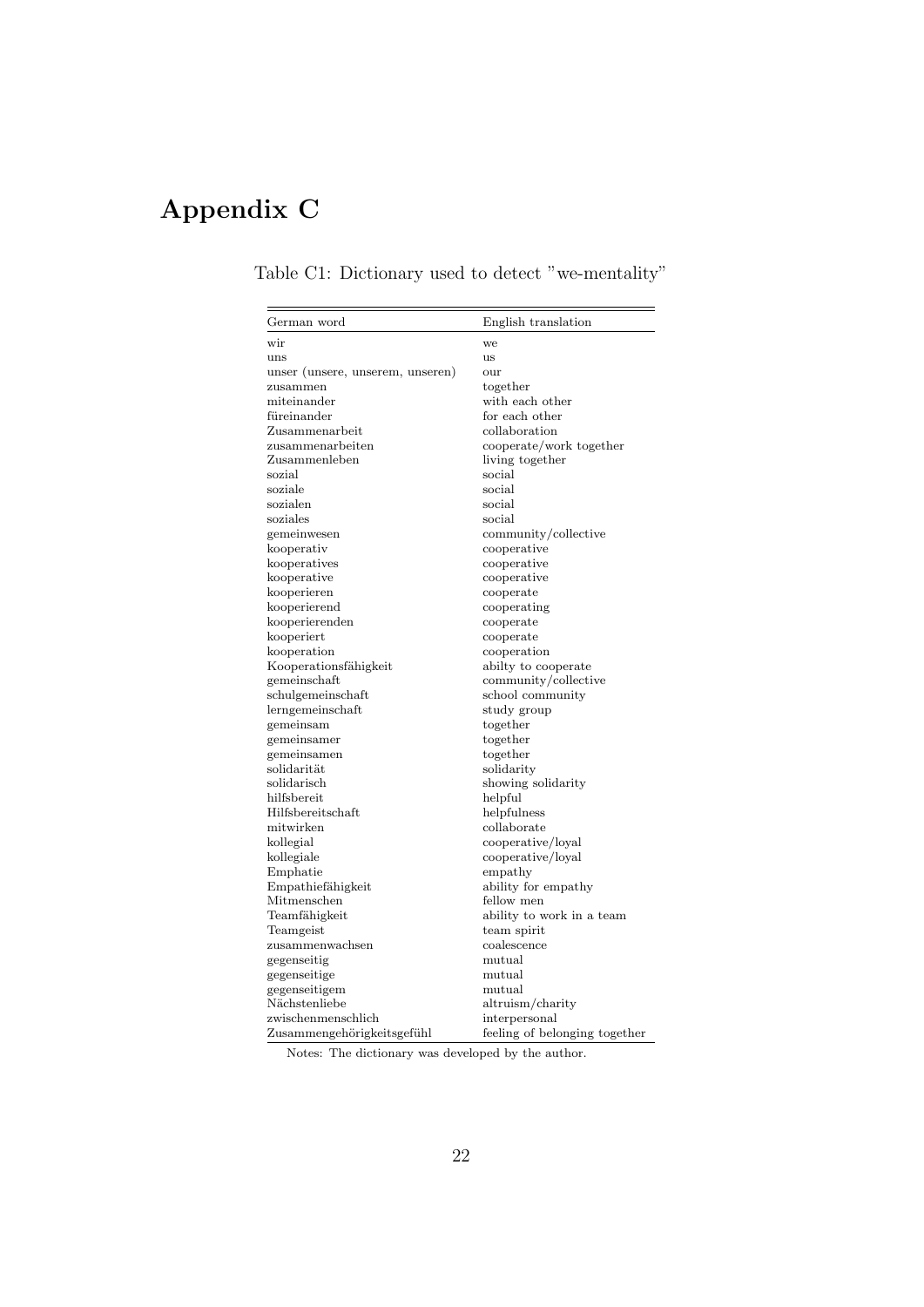## <span id="page-23-0"></span>Appendix D

|                                  | soc_return | soc_return | informed_soc | informed_soc | change_soc | change_soc |
|----------------------------------|------------|------------|--------------|--------------|------------|------------|
| female                           | $-0.043$   | $-0.075$   | 0.035        | 0.046        | $0.179***$ | $0.180**$  |
|                                  | (0.084)    | (0.089)    | (0.058)      | (0.063)      | (0.068)    | (0.072)    |
| age                              | $-0.056$   | $-0.002$   | $-0.065**$   | $-0.061*$    | 0.055      | $0.097**$  |
|                                  | (0.045)    | (0.052)    | (0.031)      | (0.036)      | (0.038)    | (0.042)    |
| social_ladder_parents            | 0.006      | $-0.014$   | 0.023        | 0.021        | $-0.092**$ | $-0.086*$  |
|                                  | (0.059)    | (0.060)    | (0.034)      | (0.035)      | (0.044)    | (0.044)    |
| refugee_attitudes                | 0.018      | 0.011      | 0.007        | $-0.003$     | $0.087***$ | $0.074***$ |
|                                  | (0.028)    | (0.028)    | (0.017)      | (0.018)      | (0.021)    | (0.021)    |
| prob_abroad                      | 0.036      | 0.021      | 0.009        | 0.008        | $0.056**$  | $0.057**$  |
|                                  | (0.032)    | (0.032)    | (0.024)      | (0.024)      | (0.027)    | (0.027)    |
| donation                         | $0.026**$  | $0.022**$  | $-0.007$     | $-0.008$     | 0.009      | 0.005      |
|                                  | (0.010)    | (0.011)    | (0.008)      | (0.008)      | (0.008)    | (0.008)    |
| trust_others                     | $0.179***$ | $0.183***$ | 0.027        | 0.022        | 0.034      | 0.048      |
|                                  | (0.043)    | (0.044)    | (0.022)      | (0.024)      | (0.032)    | (0.033)    |
| try_new_things                   | $0.089*$   | $0.079*$   | $0.061*$     | $0.059*$     | $0.075***$ | $0.066*$   |
|                                  | (0.048)    | (0.047)    | (0.034)      | (0.034)      | (0.038)    | (0.038)    |
| solvable_tasks                   | 0.051      | 0.054      | $-0.007$     | $-0.004$     | $-0.002$   | 0.015      |
|                                  | (0.045)    | (0.045)    | (0.025)      | (0.026)      | (0.032)    | (0.031)    |
| partydemo <sub>-</sub> attitudes | $0.069***$ | $0.068***$ | $0.042***$   | $0.036**$    | 0.008      | 0.006      |
|                                  | (0.026)    | (0.025)    | (0.015)      | (0.015)      | (0.019)    | (0.020)    |
| eu_attitudes                     | 0.018      | 0.008      | 0.021        | 0.025        | $-0.017$   | $-0.011$   |
|                                  | (0.028)    | (0.028)    | (0.016)      | (0.016)      | (0.021)    | (0.022)    |
| partydemo_willingness            | 0.075      | 0.055      | $0.127***$   | $0.126***$   | $0.157***$ | $0.154***$ |
|                                  | (0.048)    | (0.047)    | (0.027)      | (0.027)      | (0.036)    | (0.035)    |
| eu_willingness                   | $0.125***$ | $0.132***$ | $0.067**$    | $0.066**$    | $-0.009$   | $-0.015$   |
|                                  | (0.050)    | (0.049)    | (0.033)      | (0.033)      | (0.039)    | (0.040)    |
| Constant                         | $1.624*$   | 1.109      | $4.214***$   | $4.361***$   | $1.575**$  | 0.862      |
|                                  | (0.854)    | (0.960)    | (0.570)      | (0.654)      | (0.713)    | (0.781)    |
| Obs.                             | 486        | 486        | 486          | 486          | 486        | 486        |
| School FE                        | No         | Yes        | No           | Yes          | No         | Yes        |
| $R^2$                            | 0.206      | 0.241      | 0.190        | 0.208        | 0.209      | 0.243      |
| F Statistic                      | $9.447***$ | $5.845***$ | $8.534***$   | $4.834***$   | $9.588***$ | $5.918***$ |

#### Table D1: OLS with attitude variables

Notes: The table reports results of OLS regressions with soc\_return, informed\_soc and change\_soc as the dependent variables. Heteroscedasticity-consistent standard errors are reported in parentheses. \* indicates significance at the 10% level, \*\* at the 5% level and \*\*\* at the 1% level.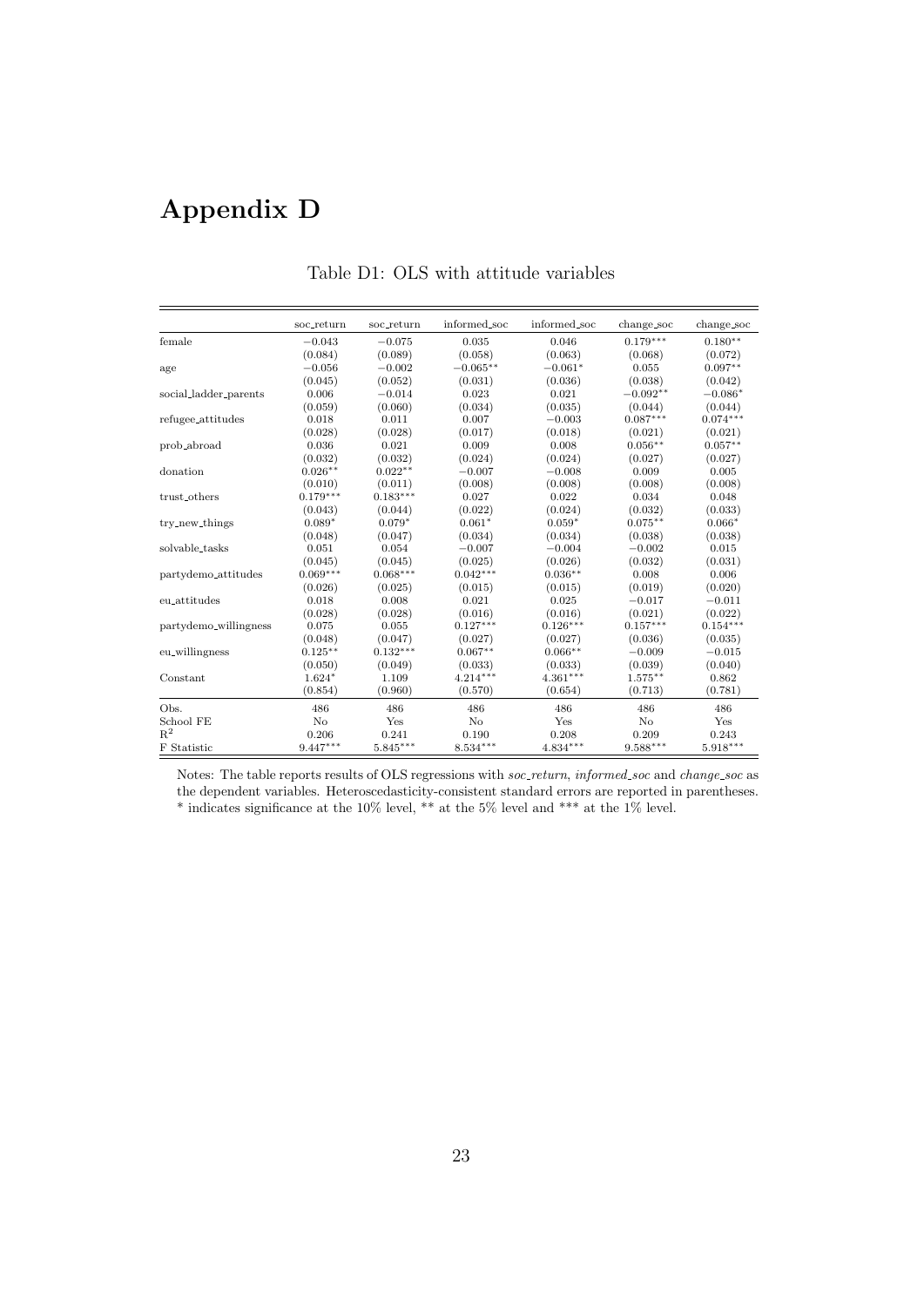|                       | mem_club  | mem_club   | school_off | school_off | hon_out_school | hon_out_school |
|-----------------------|-----------|------------|------------|------------|----------------|----------------|
| female                | $-0.042$  | 0.006      | $-0.018$   | $-0.024$   | 0.002          | 0.006          |
|                       | (0.047)   | (0.049)    | (0.047)    | (0.049)    | (0.047)        | (0.049)        |
| age                   | $-0.036$  | 0.022      | $-0.006$   | 0.002      | $0.048*$       | $0.071**$      |
|                       | (0.026)   | (0.029)    | (0.024)    | (0.028)    | (0.025)        | (0.028)        |
| social_ladder_parents | 0.031     | 0.026      | 0.016      | 0.018      | 0.041          | 0.039          |
|                       | (0.033)   | (0.033)    | (0.031)    | (0.031)    | (0.032)        | (0.032)        |
| refugee_attitudes     | $-0.024*$ | $-0.024*$  | $-0.018$   | $-0.015$   | $-0.005$       | $-0.006$       |
|                       | (0.015)   | (0.015)    | (0.014)    | (0.014)    | (0.014)        | (0.014)        |
| prob_abroad           | $0.034*$  | 0.014      | $0.046**$  | $0.041**$  | $0.038**$      | $0.038**$      |
|                       | (0.018)   | (0.019)    | (0.019)    | (0.019)    | (0.018)        | (0.019)        |
| donation              | 0.001     | $-0.0004$  | 0.005      | 0.005      | 0.008          | 0.007          |
|                       | (0.006)   | (0.006)    | (0.006)    | (0.006)    | (0.006)        | (0.006)        |
| trust_others          | 0.022     | 0.024      | 0.012      | 0.023      | $-0.017$       | $-0.012$       |
|                       | (0.022)   | (0.022)    | (0.021)    | (0.022)    | (0.021)        | (0.021)        |
| try_new_things        | 0.008     | $-0.008$   | 0.011      | 0.009      | 0.030          | 0.021          |
|                       | (0.026)   | (0.026)    | (0.026)    | (0.026)    | (0.026)        | (0.026)        |
| solvable_tasks        | $-0.001$  | 0.013      | $0.039*$   | $0.047**$  | $0.053**$      | $0.071***$     |
|                       | (0.023)   | (0.023)    | (0.023)    | (0.023)    | (0.022)        | (0.022)        |
| partydemo_attitudes   | 0.016     | 0.015      | 0.021      | 0.021      | $-0.009$       | $-0.010$       |
|                       | (0.014)   | (0.014)    | (0.014)    | (0.014)    | (0.014)        | (0.013)        |
| eu_attitudes          | $-0.022$  | $-0.013$   | 0.019      | 0.022      | 0.018          | 0.020          |
|                       | (0.015)   | (0.015)    | (0.015)    | (0.015)    | (0.015)        | (0.015)        |
| partydemo_willingness | 0.021     | 0.026      | $0.051**$  | $0.048*$   | $0.052**$      | $0.056**$      |
|                       | (0.026)   | (0.025)    | (0.025)    | (0.025)    | (0.025)        | (0.025)        |
| eu_willingness        | 0.044     | 0.040      | $-0.007$   | $-0.008$   | 0.00001        | $-0.004$       |
|                       | (0.028)   | (0.027)    | (0.027)    | (0.027)    | (0.027)        | (0.027)        |
| Constant              | $0.803*$  | $-0.377$   | $-0.071$   | $-0.350$   | $-1.074**$     | $-1.628***$    |
|                       | (0.476)   | (0.532)    | (0.446)    | (0.515)    | (0.467)        | (0.507)        |
| Obs.                  | 485       | 485        | 486        | 486        | 486            | 486            |
| School FE             | $\rm No$  | Yes        | $\rm No$   | Yes        | $\rm No$       | Yes            |
| $R^2$                 | 0.041     | 0.110      | 0.063      | 0.091      | 0.079          | 0.120          |
| F Statistic           | 1.539*    | $2.270***$ | $2.431***$ | $1.851***$ | $3.131***$     | $2.514***$     |

Table D2: OLS with local engagement variables

Notes: The table reports results of OLS regressions with  $mem\_club, school\_off$  and  $hon\_out\_school$  as the dependent variables. Heteroscedasticity-consistent standard errors are reported in parentheses. \* indicates significance at the  $10\%$  level, \*\* at the 5% level and \*\*\* at the 1% level.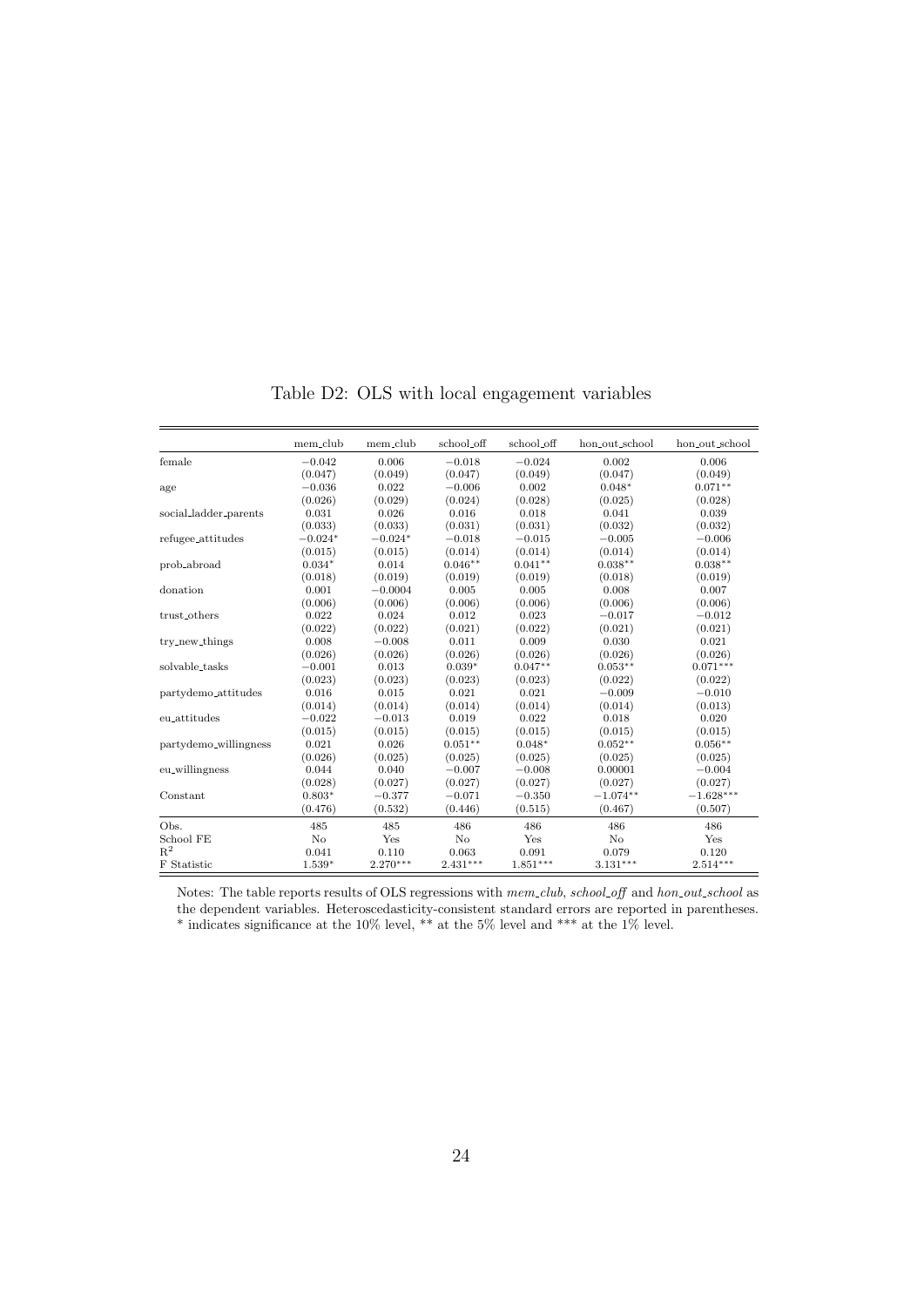<span id="page-25-0"></span>

|                                 | write_let | write_let  | onl_media  | onl_media  |
|---------------------------------|-----------|------------|------------|------------|
| female                          | $-0.093*$ | $-0.109**$ | $-0.116$   | $-0.152$   |
|                                 | (0.048)   | (0.049)    | (0.116)    | (0.120)    |
| age                             | $-0.001$  | $-0.032$   | 0.064      | 0.040      |
|                                 | (0.024)   | (0.028)    | (0.061)    | (0.068)    |
| social_ladder_parents           | 0.011     | 0.037      | $-0.050$   | $-0.006$   |
|                                 | (0.033)   | (0.033)    | (0.080)    | (0.079)    |
| refugee_attitudes               | $0.024*$  | 0.023      | 0.025      | 0.029      |
|                                 | (0.014)   | (0.015)    | (0.034)    | (0.034)    |
| prob_abroad                     | $0.047**$ | $0.051***$ | 0.002      | 0.021      |
|                                 | (0.019)   | (0.019)    | (0.044)    | (0.044)    |
| donation                        | 0.0001    | $-0.0004$  | 0.006      | 0.011      |
|                                 | (0.006)   | (0.006)    | (0.014)    | (0.014)    |
| trust_others                    | 0.008     | 0.019      | $-0.031$   | 0.022      |
|                                 | (0.022)   | (0.022)    | (0.051)    | (0.052)    |
| try_new_things                  | 0.024     | 0.029      | 0.055      | 0.074      |
|                                 | (0.026)   | (0.026)    | (0.065)    | (0.066)    |
| solvable_tasks                  | $-0.013$  | $-0.017$   | 0.040      | 0.039      |
|                                 | (0.023)   | (0.023)    | (0.056)    | (0.055)    |
| partydemo <sub>-attitudes</sub> | $-0.006$  | $-0.004$   | $-0.015$   | $-0.002$   |
|                                 | (0.014)   | (0.014)    | (0.035)    | (0.035)    |
| eu_attitudes                    | 0.008     | 0.010      | $-0.053$   | $-0.038$   |
|                                 | (0.015)   | (0.015)    | (0.041)    | (0.040)    |
| partydemo_willingness           | 0.024     | 0.028      | $0.261***$ | $0.262***$ |
|                                 | (0.025)   | (0.025)    | (0.062)    | (0.061)    |
| eu_willingness                  | 0.022     | 0.013      | 0.060      | 0.051      |
|                                 | (0.026)   | (0.026)    | (0.070)    | (0.066)    |
| Constant                        | $-0.071$  | 0.248      | 0.428      | $-0.308$   |
|                                 | (0.461)   | (0.512)    | (1.149)    | (1.283)    |
| Obs.                            | 486       | 486        | 486        | 486        |
| School FE                       | No        | Yes        | $\rm No$   | Yes        |
| $\mathbf{R}^2$                  | 0.050     | 0.103      | 0.076      | 0.138      |
| F Statistic                     | $1.926**$ | $2.108***$ | $2.991***$ | $2.934***$ |

Table D3: OLS with online engagement variables

Notes: The table reports results of OLS regressions with write let and onl media as the dependent variables. Heteroscedasticity-consistent standard errors are reported in parentheses. \* indicates significance at the 10% level, \*\* at the 5% level and \*\*\* at the 1% level.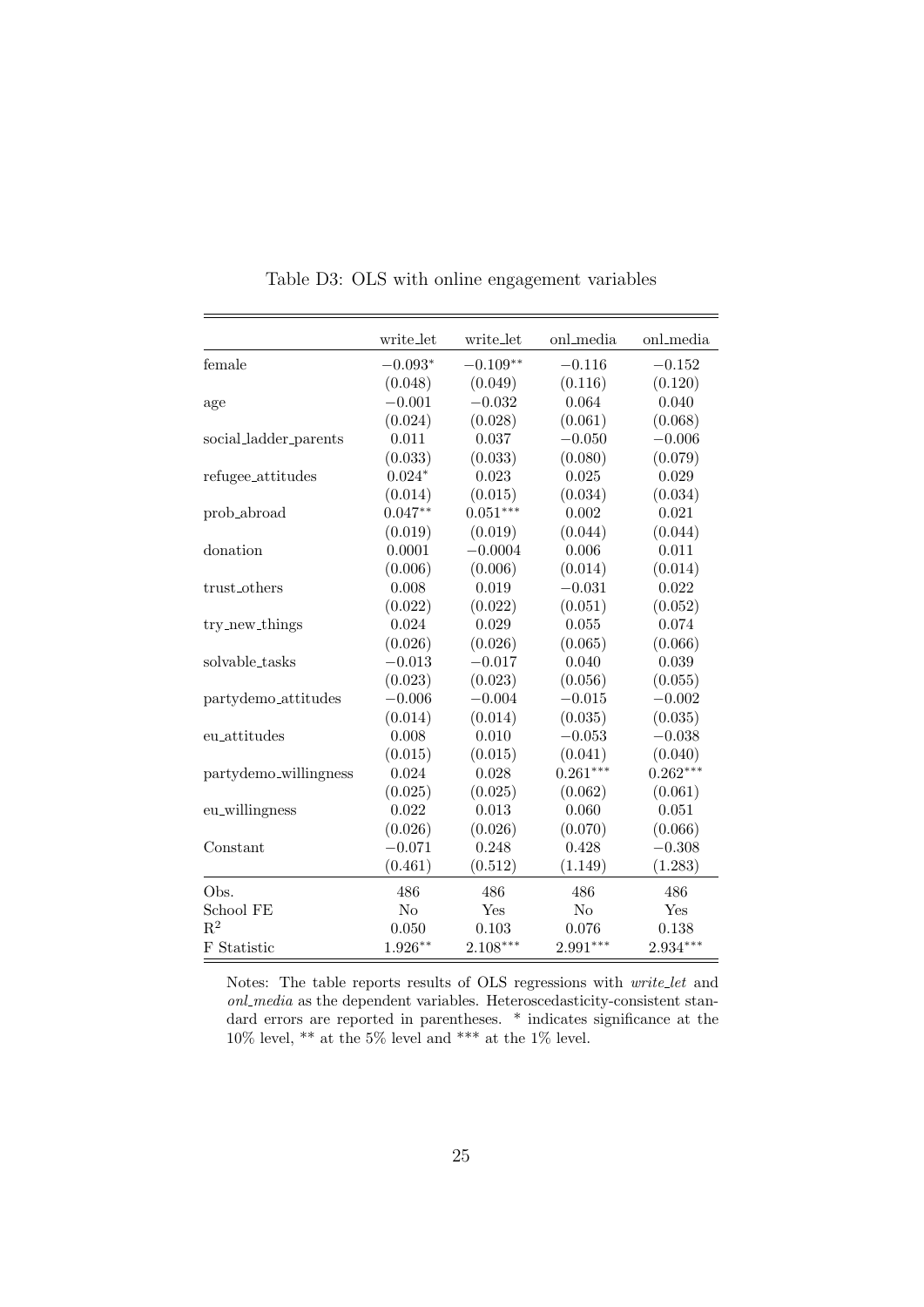<span id="page-26-0"></span>

|                       | attitudes  | eng_local   | eng_onl     |
|-----------------------|------------|-------------|-------------|
| female                | 0.111      | $-0.045$    | $-0.148$    |
|                       | (0.093)    | (0.100)     | (0.095)     |
| age                   | $-0.044$   | $0.094*$    | $-0.004$    |
|                       | (0.050)    | (0.054)     | (0.053)     |
| social_ladder_parents | $-0.040$   | 0.095       | 0.010       |
|                       | (0.056)    | (0.064)     | (0.062)     |
| refugee_attitudes     | $0.049*$   | $-0.047*$   | $0.060**$   |
|                       | (0.027)    | (0.028)     | (0.029)     |
| prob_abroad           | 0.033      | $0.093**$   | $0.064*$    |
|                       | (0.038)    | (0.038)     | (0.037)     |
| donation              | 0.007      | 0.013       | 0.005       |
|                       | (0.011)    | (0.011)     | (0.012)     |
| trust_others          | $0.114***$ | 0.035       | $-0.001$    |
|                       | (0.040)    | (0.043)     | (0.042)     |
| try_new_things        | $0.131**$  | 0.011       | 0.059       |
|                       | (0.053)    | (0.053)     | (0.053)     |
| solvable_tasks        | 0.015      | $0.116***$  | 0.008       |
|                       | (0.041)    | (0.045)     | (0.044)     |
| partydemo_attitudes   | $0.068***$ | 0.020       | $-0.032$    |
|                       | (0.024)    | (0.028)     | (0.027)     |
| eu_attitudes          | 0.023      | 0.020       | $-0.006$    |
|                       | (0.026)    | (0.028)     | (0.029)     |
| partydemo_willingness | $0.204***$ | 0.058       | $0.168***$  |
|                       | (0.043)    | (0.051)     | (0.048)     |
| eu_willingness        | $0.105***$ | 0.018       | $-0.007$    |
|                       | (0.052)    | (0.051)     | (0.052)     |
| size                  | $-0.0001$  | $0.001***$  | $-0.001***$ |
|                       | (0.0002)   | (0.0002)    | (0.0002)    |
| we-mentality          | 0.197      | $0.775***$  | 0.180       |
|                       | (0.269)    | (0.292)     | (0.302)     |
| private               | $-0.264*$  | 0.192       | $-0.297*$   |
|                       | (0.143)    | (0.149)     | (0.152)     |
| catholic              | 0.089      | 0.248       | $0.450**$   |
|                       | (0.148)    | (0.163)     | (0.175)     |
| music                 | 0.021      | 0.325       | $-0.594***$ |
|                       | (0.172)    | (0.201)     | (0.210)     |
| naturalscience        | $-0.042$   | $-0.246$    | 0.185       |
|                       | (0.148)    | (0.178)     | (0.179)     |
| bilingual             | 0.035      | $0.485***$  | 0.053       |
|                       | (0.138)    | (0.158)     | (0.162)     |
| Constant              | $-2.391**$ | $-4.235***$ | $-0.332$    |
|                       | (1.031)    | (1.054)     | (1.061)     |
| Obs.                  | 485        | 485         | 485         |
| School FE             | $\rm No$   | $\rm No$    | $\rm No$    |
| $R^2$                 | 0.296      | 0.114       | 0.141       |
| F Statistic           | $9.735***$ | $2.973***$  | $3.823***$  |

Table D4: OLS with school-level variables

Notes: The table reports results of OLS regressions with *attitudes*, eng<sub>-local</sub> and eng-onl as the dependent variables. No school-FE are included. Explanatory variables are on the individual- and school-level. Heteroscedasticity-consistent standard errors are reported in parentheses. \* indicates significance at the  $10\%$  level, \*\* at the 5% level and \*\*\* at the 1% level.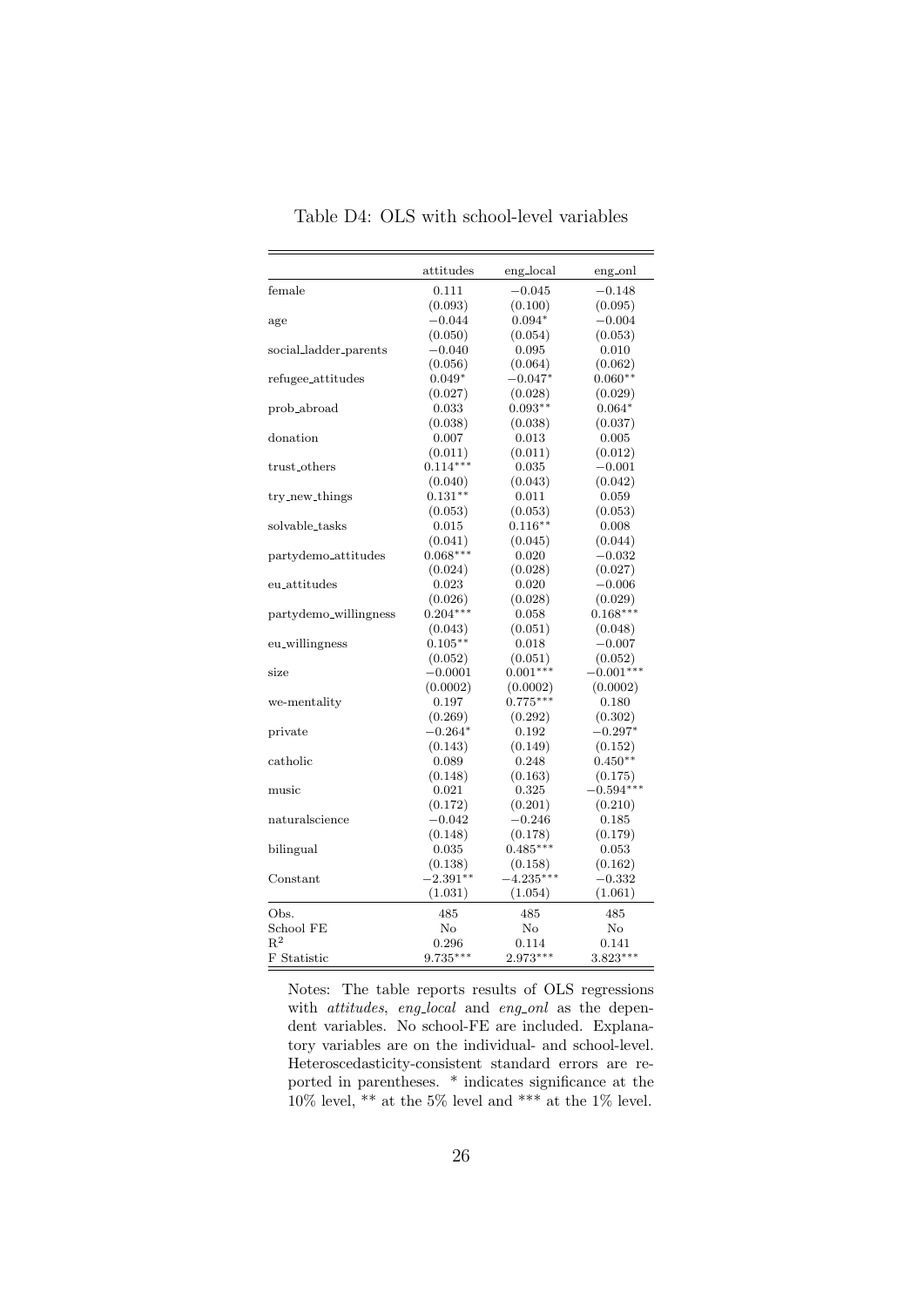|                       | attitudes   | eng_local             | eng <sub>-onl</sub>    |
|-----------------------|-------------|-----------------------|------------------------|
| female                | 0.111       | $-0.045$              | $-0.149$               |
|                       | (0.085)     | (0.096)               | (0.094)                |
| age                   | $-0.041$    | $0.101*$              | $-0.001$               |
|                       | (0.048)     | (0.054)               | (0.053)                |
| social_ladder_parents | $-0.041$    | 0.093                 | 0.010                  |
|                       | (0.058)     | (0.065)               | (0.063)                |
| refugee_attitudes     | $0.049*$    | $-0.046$              | $0.060**$              |
|                       | (0.026)     | (0.029)               | (0.028)                |
| prob_abroad           | 0.033       | $0.094**$             | $0.064*$               |
|                       | (0.033)     | (0.037)               | (0.036)                |
| donation              | 0.007       | 0.013                 | 0.005                  |
|                       | (0.010)     | (0.012)               | (0.011)                |
| trust_others          | $0.115***$  | 0.038                 | $-0.0003$              |
|                       | (0.039)     | (0.044)               | (0.043)                |
| try_new_things        | $0.132***$  | 0.011                 | 0.060                  |
|                       | (0.046)     | (0.052)               | (0.051)                |
| solvable_tasks        | 0.015       | $0.116***$            | 0.009                  |
|                       | (0.040)     | (0.045)               | (0.044)                |
| partydemo_attitudes   | $0.069***$  | 0.022                 | $-0.032$               |
|                       | (0.024)     | (0.027)               | (0.027)                |
| eur_attitudes         | $_{0.023}$  | 0.019                 | $-0.006$               |
|                       | (0.026)     | (0.030)               | (0.029)                |
| partydemo_willingness | $0.202***$  | 0.055                 | $0.166***$             |
|                       | (0.045)     | (0.050)               | (0.049)                |
| eu_willingness        | $0.105***$  | 0.019                 | $-0.007$               |
|                       | (0.047)     | (0.053)               | (0.052)                |
| size                  | $-0.0002$   | $0.001***$            | $-0.001***$            |
|                       | (0.0002)    | (0.0003)              | (0.0003)               |
| we-mentality (simple) | 0.194       | $0.595**$             | 0.175                  |
|                       | (0.216)     | (0.242)               | (0.237)                |
| private               | $-0.289**$  | 0.132                 | $-0.319**$             |
|                       | (0.139)     | (0.156)               | (0.153)                |
| catholic              | 0.120       |                       | $0.477***$             |
|                       |             | 0.274                 |                        |
|                       | (0.167)     | (0.187)               | (0.184)<br>$-0.656***$ |
| music                 | $-0.047$    | 0.048                 |                        |
|                       | (0.152)     | (0.170)               | (0.167)                |
| naturalscience        | 0.016       | $-0.012$              | $0.238*$               |
|                       | (0.131)     | (0.147)<br>$0.432***$ | (0.144)                |
| bilingual             | 0.033       |                       | 0.051                  |
|                       | (0.139)     | (0.156)               | (0.153)                |
| Constant              | $-2.394***$ | $-4.090***$           | $-0.333$               |
|                       | (0.967)     | (1.085)               | (1.063)                |
| Obs.                  | 485         | 485                   | 485                    |
| Groups (school_id)    | 13          | 13                    | 13                     |
| ICC                   | 0.00        | 0.00                  | 0.00                   |
| Log Likelihood        | $-603.976$  | $-659.615$            | $-649.775$             |
| AIC                   | 1,253.951   | 1,365.230             | 1,345.550              |
| BIC                   | 1,350.186   | 1,461.466             | 1,441.786              |

<span id="page-27-0"></span>Table D5: Multi-level with individual- and school-level predictors (simple we-mentality measure)

Notes: The table reports results of multi-level regressions with *attitudes*, eng<sub>-local</sub> and eng-onl as the dependent variables. Explanatory variables are on the individual and school level. \* indicates significance at the 10% level, \*\* at the 5% level and \*\*\* at the 1% level.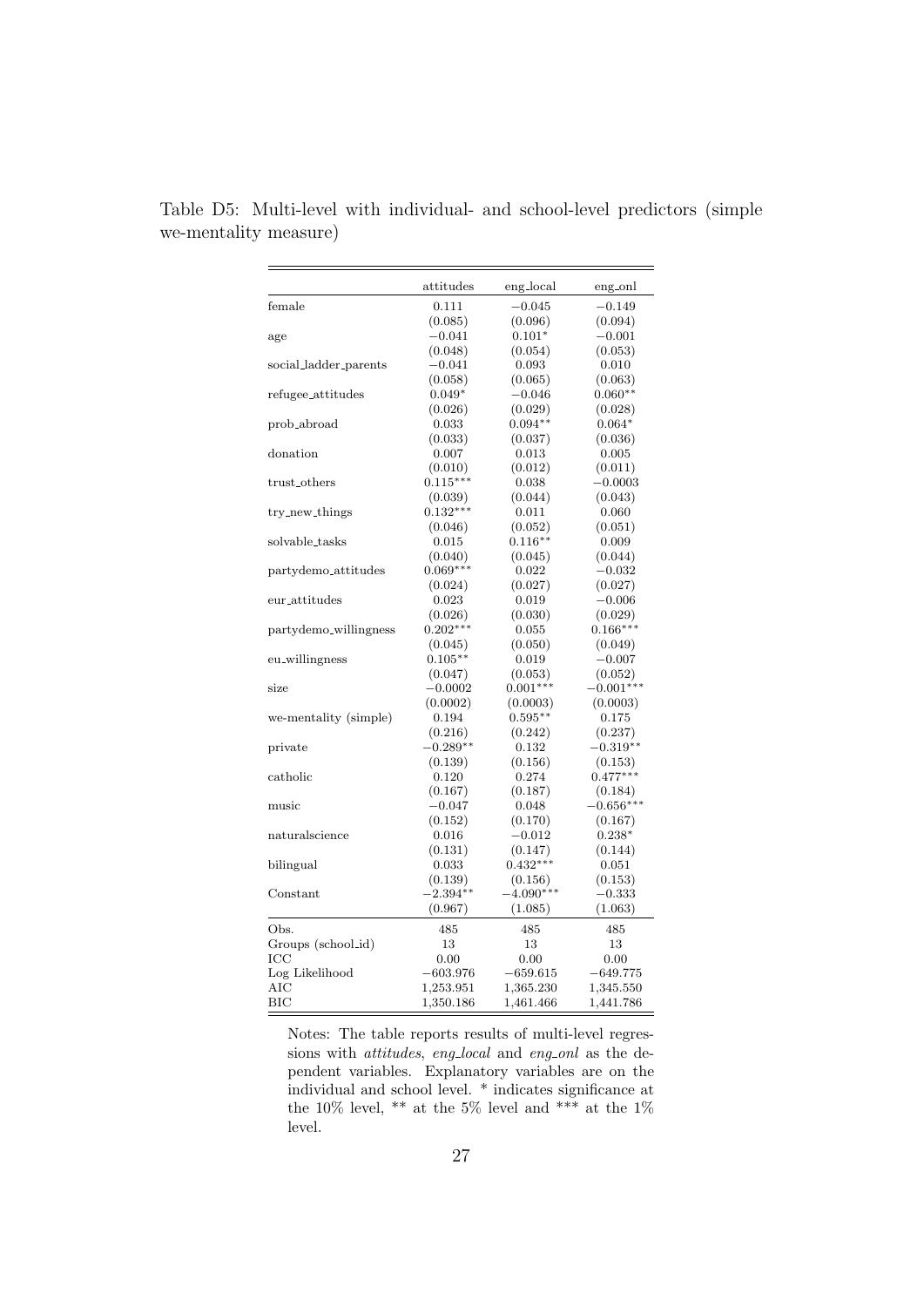<span id="page-28-0"></span>

|                       | soc_return  | informed_soc | change_soc |
|-----------------------|-------------|--------------|------------|
| female                | $-0.053$    | 0.028        | $0.152**$  |
|                       | (0.088)     | (0.054)      | (0.068)    |
| age                   | $-0.023$    | $-0.061**$   | 0.058      |
|                       | (0.049)     | (0.030)      | (0.038)    |
| social_ladder_parents | $-0.002$    | 0.021        | $-0.084*$  |
|                       | (0.059)     | (0.037)      | (0.046)    |
| refugee_attitudes     | 0.013       | 0.002        | $0.080***$ |
|                       | (0.026)     | (0.016)      | (0.021)    |
| prob_abroad           | 0.030       | 0.009        | $0.057**$  |
|                       | (0.033)     | (0.021)      | (0.026)    |
| donation              | $0.025**$   | $-0.008$     | 0.008      |
|                       | (0.011)     | (0.007)      | (0.008)    |
| trust_others          | $0.173***$  | 0.024        | 0.042      |
|                       | (0.040)     | (0.025)      | (0.031)    |
| try_new_things        | $0.082*$    | $0.066**$    | $0.076**$  |
|                       | (0.047)     | (0.029)      | (0.037)    |
| solvable_tasks        | $\,0.055\,$ | $-0.006$     | 0.010      |
|                       | (0.041)     | (0.026)      | (0.032)    |
| partydemo_attitudes   | $0.066***$  | $0.039**$    | 0.005      |
|                       | (0.025)     | (0.016)      | (0.020)    |
| eu_attitudes          | 0.018       | 0.023        | $-0.013$   |
|                       | (0.027)     | (0.017)      | (0.021)    |
| partydemo_willingness | $0.077*$    | $0.120***$   | $0.157***$ |
|                       | (0.046)     | (0.028)      | (0.036)    |
| eu_willingness        | $0.128***$  | $0.067**$    | $-0.012$   |
|                       | (0.049)     | (0.030)      | (0.038)    |
| size                  | 0.0001      | $-0.0001$    | $-0.0002$  |
|                       | (0.0002)    | (0.0001)     | (0.0002)   |
| we-mentality          | $-0.112$    | 0.257        | 0.215      |
|                       | (0.305)     | (0.179)      | (0.227)    |
| private               | 0.007       | $-0.158*$    | $-0.214**$ |
|                       | (0.148)     | (0.085)      | (0.108)    |
| catholic              | $-0.119$    | 0.086        | $0.222*$   |
|                       | (0.173)     | (0.102)      | (0.129)    |
| music                 | 0.004       | 0.052        | $-0.134$   |
|                       | (0.201)     | (0.118)      | (0.150)    |
| naturalscience        | 0.137       | $-0.139$     | 0.053      |
|                       |             |              |            |
|                       | (0.175)     | (0.102)      | (0.129)    |
| bilingual             | 0.050       | 0.030        | 0.097      |
|                       | (0.159)     | (0.093)      | (0.118)    |
| Constant              | 1.126       | $4.209***$   | $1.560**$  |
|                       | (1.011)     | (0.619)      | (0.785)    |
| Obs.                  | 486         | 486          | 486        |
| Groups (school_id)    | 13          | 13           | 13         |
| IСC                   | 0.00        | 0.00         | 0.00       |
| Log Likelihood        | $-618.632$  | $-383.824$   | $-499.289$ |
| AIC                   | 1,283.263   | 813.648      | 1,044.579  |
| $_{\rm BIC}$          | 1,379.546   | 909.931      | 1,140.861  |

Table D6: Multi-level with attitude variables

Notes: The table reports results of multi-level regressions with *soc\_return*, *informed\_soc* and *change\_soc* as the dependent variables. Explanatory variables are on the individual- and school-level. \* indicates significance at the  $10\%$  level, \*\* at the 5% level and \*\*\* at the 1% level.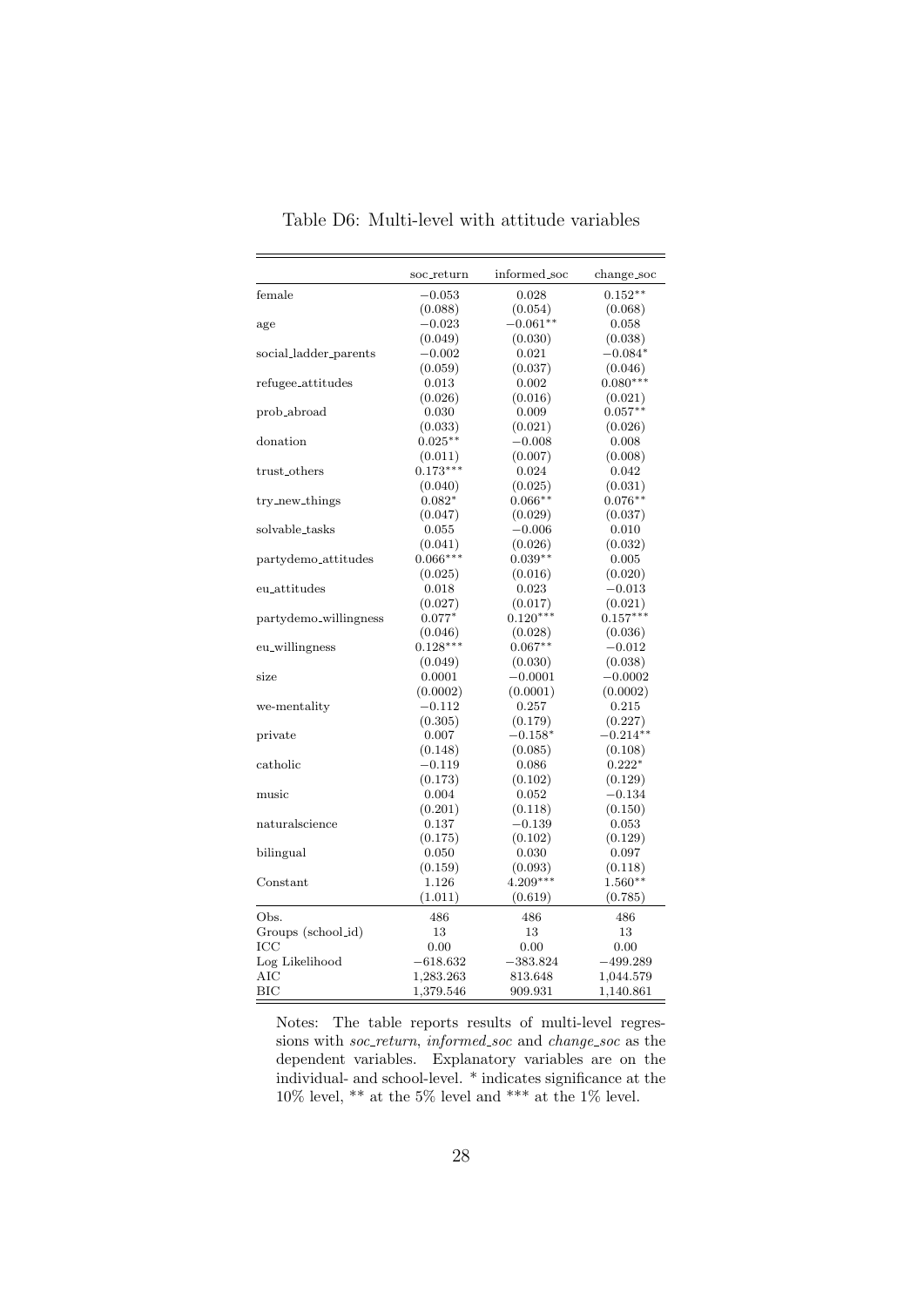|                       | mem_club    | school_off | hon_out_school |
|-----------------------|-------------|------------|----------------|
| female                | $-0.004$    | $-0.023$   | $-0.001$       |
|                       | (0.048)     | (0.048)    | (0.048)        |
| age                   | 0.022       | $-0.002$   | $0.065**$      |
|                       | (0.027)     | (0.027)    | (0.027)        |
| social_ladder_parents | 0.029       | 0.026      | 0.041          |
|                       | (0.032)     | (0.032)    | (0.032)        |
| refugee_attitudes     | $-0.024*$   | $-0.018$   | $-0.005$       |
|                       | (0.014)     | (0.014)    | (0.014)        |
| prob_abroad           | 0.017       | $0.041**$  | $0.035*$       |
|                       | (0.018)     | (0.018)    | (0.018)        |
| donation              | 0.001       | 0.004      | 0.007          |
|                       | (0.006)     | (0.006)    | (0.006)        |
| trust_others          | 0.022       | 0.017      | $-0.014$       |
|                       | (0.022)     | (0.022)    | (0.022)        |
| try_new_things        | $-0.005$    | 0.013      | 0.025          |
|                       | (0.026)     | (0.026)    | (0.026)        |
| solvable_tasks        | 0.011       | $0.045**$  | $0.070***$     |
|                       | (0.023)     | (0.023)    | (0.023)        |
| partydemo_attitudes   | 0.016       | 0.020      | $-0.010$       |
|                       | (0.014)     | (0.014)    | (0.014)        |
| eu_attitudes          | $-0.014$    | 0.022      | 0.017          |
|                       | (0.015)     | (0.015)    | (0.015)        |
| partydemo_willingness | 0.027       | $0.048*$   | $0.051**$      |
|                       | (0.025)     | (0.025)    | (0.025)        |
| eu_willingness        | 0.039       | $-0.011$   | $-0.004$       |
|                       | (0.027)     | (0.027)    | (0.027)        |
| size                  | $0.0005***$ | $-0.00004$ | $0.0002**$     |
|                       | (0.0001)    | (0.0001)   | (0.0001)       |
| we-mentality          | $0.344**$   | $0.425***$ | 0.195          |
|                       | (0.158)     | (0.157)    | (0.157)        |
| private               | $0.161**$   | $-0.047$   | $-0.028$       |
|                       | (0.075)     | (0.075)    | (0.075)        |
| catholic              | $-0.077$    | $0.238***$ | $0.218***$     |
|                       | (0.090)     | (0.090)    | (0.090)        |
| music                 | 0.097       | 0.129      | 0.086          |
|                       | (0.104)     | (0.104)    | (0.104)        |
| naturalscience        | $-0.053$    | $-0.163^*$ | $-0.084$       |
|                       | (0.090)     | (0.090)    | (0.090)        |
| bilingual             | $0.171**$   | $0.194**$  | 0.131          |
|                       | (0.082)     | (0.082)    | (0.082)        |
| Constant              | $-0.813$    | $-0.407$   | $-1.719***$    |
|                       |             |            |                |
|                       | (0.548)     | (0.546)    | (0.546)        |
| Obs.                  | 485         | 486        | 486            |
| Groups (school_id)    | 13          | 13         | 13             |
| ICC                   | 0.00        | 0.00       | 0.00           |
| Log Likelihood        | $-322.797$  | $-322.389$ | $-322.627$     |
| AIC                   | 691.595     | 690.778    | 691.255        |
| BIC                   | 787.830     | 787.061    | 787.537        |

Table D7: Multi-level with local engagement variables

Notes: The table reports results of multi-level regressions with mem\_club, school\_off and hon\_out\_school as the dependent variables. Explanatory variables are on the individual- and school-level. \* indicates significance at the  $10\%$  level, \*\* at the 5% level and \*\*\* at the 1% level.